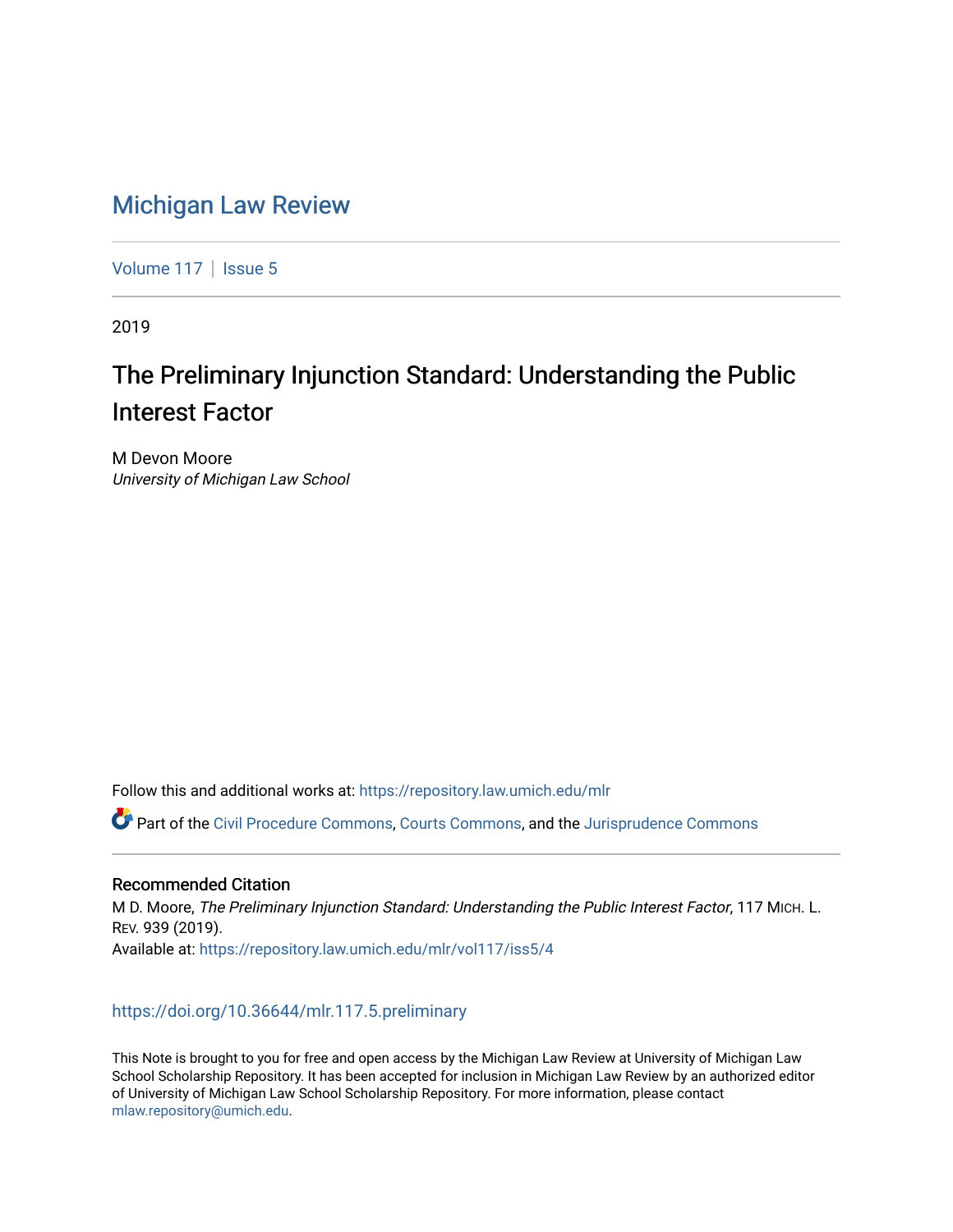## **NOTE**

# **THE PRELIMINARY INJUNCTION STANDARD: UNDERSTANDING THE PUBLIC INTEREST FACTOR**

#### M Devon Moore\*

Under Winter v. NRDC, federal courts considering a preliminary injunction motion look to four factors, including the public interest impact of the injunction. But courts do not agree on what the public interest is and how much it should matter. This Note describes the confusion over the public interest factor and characterizes the post-Winter circuit split as a result of this confusion. By analyzing the case law surrounding the public interest factor, this Note identifies three aspects of a case that consistently implicate the direction and magnitude of this factor: the identity of the parties, the underlying cause of action, and the scope of injunctive relief. By centering the public interest factor on these three aspects, courts and litigants will achieve a unified conception of the public interest factor.

#### TABLE OF CONTENTS

| L.   |                                                    |                                                         |  |  |
|------|----------------------------------------------------|---------------------------------------------------------|--|--|
|      |                                                    | A. Equitable Origins of the Preliminary Injunction  941 |  |  |
|      |                                                    | B. Preliminary Injunctions in the Modern Age943         |  |  |
| H.   | PRELIMINARY INJUNCTIONS & PUBLIC INTEREST AFTER    |                                                         |  |  |
|      |                                                    |                                                         |  |  |
|      |                                                    |                                                         |  |  |
|      |                                                    |                                                         |  |  |
| III. | WHEN SHOULD THE PUBLIC INTEREST FACTOR MATTER? 952 |                                                         |  |  |
|      |                                                    | A. What Courts Should Not Consider in Assessing the     |  |  |
|      |                                                    |                                                         |  |  |
|      |                                                    | B. What Courts Should Consider in Assessing the Public  |  |  |
|      |                                                    |                                                         |  |  |
|      |                                                    |                                                         |  |  |

J.D. Candidate, May 2019, University of Michigan Law School. I am grateful to Professor Maureen Carroll for substantive guidance and suggestions. Thanks also to Arianna Scavetti for inspiration, to Michael Abrams, Kristin Froehle, Emily Minton Mattson, and Chris Pollack for feedback, and to the Michigan Law Review Notes Office for edits.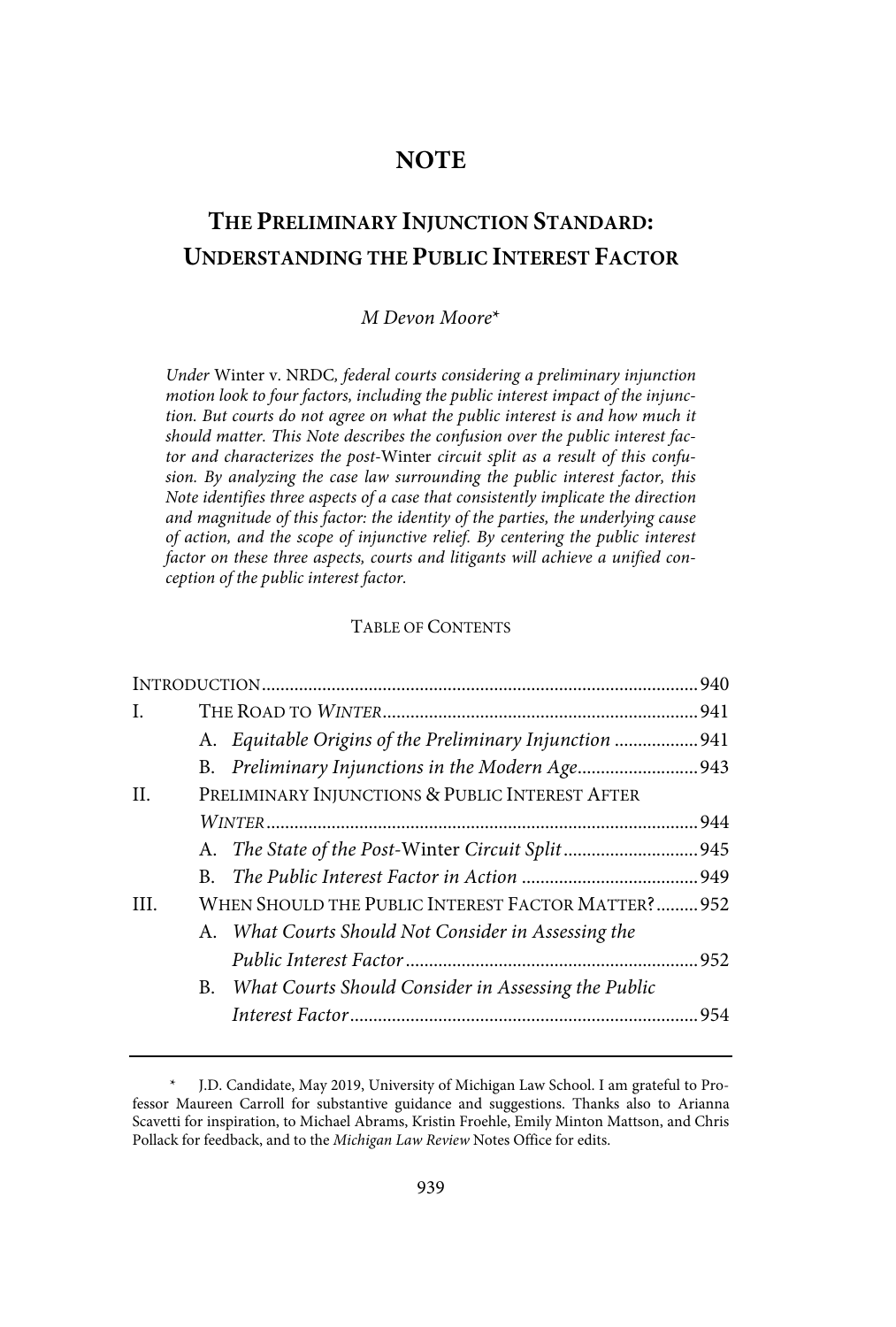#### **INTRODUCTION**

A preliminary injunction is an extraordinary remedy. In recent years, courts granted preliminary injunctions to protect trade secrets, $<sup>1</sup>$  put a new</sup> candidate on a state ballot,<sup>2</sup> resolve commercial disputes,<sup>3</sup> and even halt enforcement of an executive order.<sup>4</sup> Given the power of a preliminary injunction, it is important that courts grant them in appropriate circumstances. In Winter v. Natural Resources Defense Council, Inc. (NRDC), the Supreme Court provided courts with such a framework, clarifying that the decision to grant a preliminary injunction depends, among other factors, upon whether an injunction is in the public interest."<sup>5</sup>

Despite Winter's framework and the inclusion of the public interest factor in that framework, the content and weight of the public interest factor lack clarity. For example, Wright & Miller's Federal Practice and Procedure offers only anecdotal advice on what courts might consider in assessing this factor.<sup>6</sup> And a survey of circuit and district court opinions shows a variety of approaches for weighing this factor and the circumstances in which an injunction is or is not in the public interest.<sup>7</sup> Although the public interest is just one factor in the preliminary injunction analysis, the sheer power of a preliminary injunction demands that this factor be better understood.

This Note inspects the unstructured and often conflicting articulations of the public interest factor. It proposes guidelines for determining in what circumstances "a preliminary injunction is in the public interest."<sup>8</sup> Part I explores the history of the preliminary injunction, with an emphasis on the flexibility employed by courts of equity. Part II examines the state of the preliminary injunction post-Winter, which reveals that the disagreement be-

<sup>1.</sup> PEO Experts CA, Inc. v. Engstrom, No. 2:17–cv–00318–KJM–CKD, 2017 WL 4181130 (E.D. Cal. Sept. 21, 2017).

<sup>2.</sup> United Utah Party v. Cox, 268 F. Supp. 3d 1227 (D. Utah 2017).

<sup>3.</sup> hiQ Labs, Inc. v. LinkedIn Corp., 273 F. Supp. 3d 1099 (N.D. Cal. 2017).

<sup>4.</sup> Int'l Refugee Assistance Project v. Trump, 241 F. Supp. 3d 539 (D. Md.), vacated as moot, 138 S. Ct. 353 (2017).

<sup>5.</sup> Winter v. Nat. Res. Def. Council, Inc., 555 U.S. 7, 20 (2008).

<sup>6. 11</sup>A CHARLES ALAN WRIGHT ET AL., FEDERAL PRACTICE AND PROCEDURE § 2948.4 (3d ed. 2011) (noting further that "[c]onsiderable ingenuity appears to be exercised to find an exception to these restrictions when compelling cases for interlocutory relief are presented").

<sup>7.</sup> See infra Part II.

<sup>8.</sup> Sierra Forest Legacy v. Rey, 577 F.3d 1015, 1021 (9th Cir. 2009) (citing Winter, 555 U.S. at 20).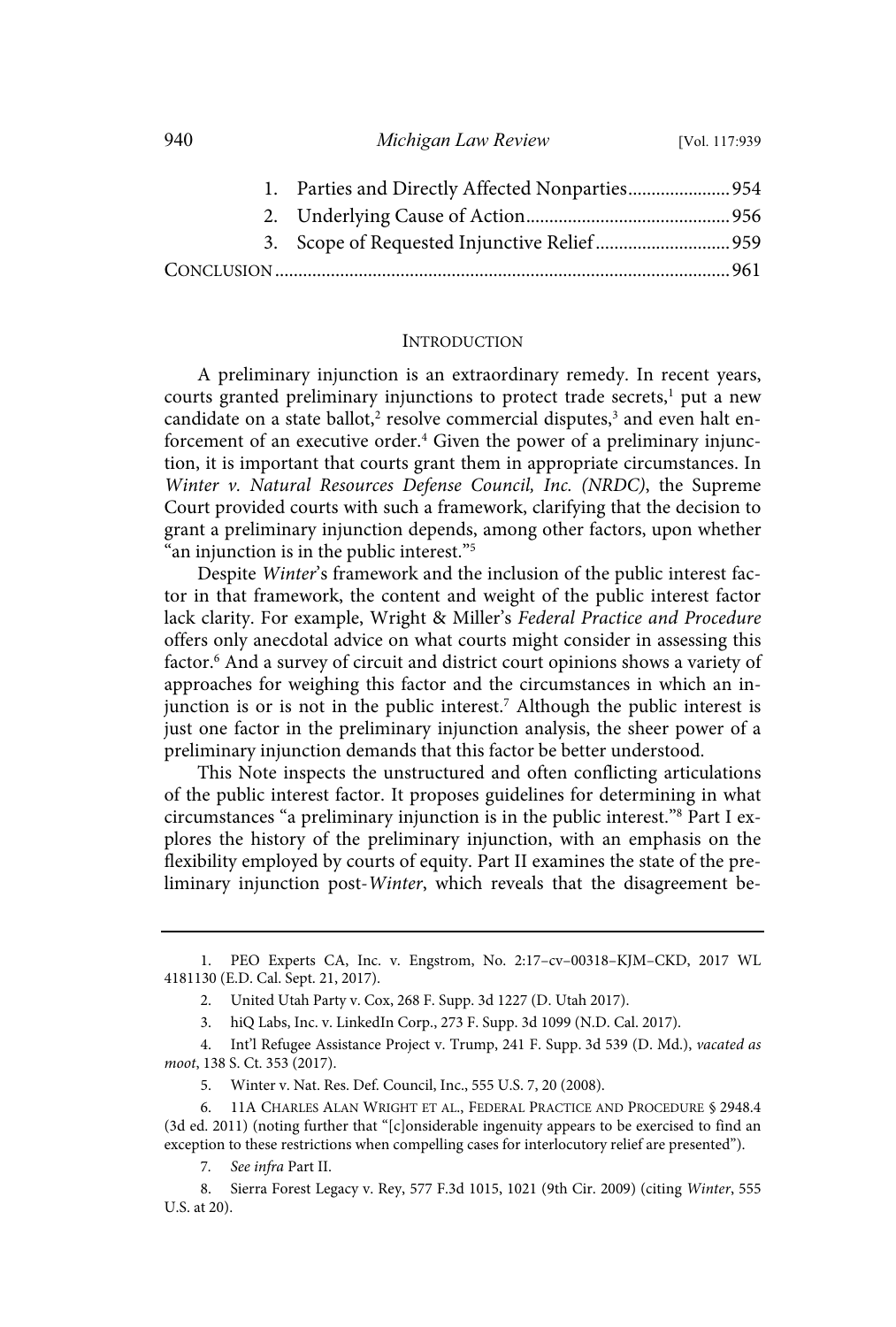tween circuit courts applying Winter largely comes from how the courts weigh the public interest factor. Part III provides flexible structural guidelines for assessing the public interest implications of a preliminary injunction. These rules provide a basic framework for the public interest factor while preserving equitable discretion and flexibility.

#### I. THE ROAD TO WINTER

The present-day notion of a preliminary injunction, described in Rule 65 of the Federal Rules of Civil Procedure<sup>9</sup> and outlined in Winter v. NRDC, <sup>10</sup> evolved from a history of equitable remedies fashioned by the English Court of Chancery.<sup>11</sup> That history elucidates the Supreme Court's formulation of the preliminary injunction standard in Winter. This Part pays particular regard to the historical constraints on injunctive relief<sup>12</sup> and the considerations that influence lower courts' applications of the Winter test.<sup>13</sup>

#### A. Equitable Origins of the Preliminary Injunction

Preliminary injunctions have always been an equitable remedy. Courts of equity, not law, had jurisdiction to grant preliminary injunctions to protect rights "from irreparable or at least from serious damage pending the trial of the legal right."<sup>14</sup> That is, the decision to grant or deny a preliminary injunction was a purely equitable one.<sup>15</sup>

Early definitions of preliminary injunctions resemble modern formulations in several important ways. In his 1927 overview of injunctions, William Williamson Kerr wrote, "The interlocutory injunction is merely provisional in its nature, and does not conclude a right. The effect and object of the interlocutory injunction is merely to keep matters in statu quo until the hearing or further order."<sup>16</sup> Modern authorities on federal civil procedure mirror

11. Rachel A. Weisshaar, Note, Hazy Shades of Winter: Resolving the Circuit Split over Preliminary Injunctions, 65 VAND. L. REV. 1011, 1018 (2012).

12. Grupo Mexicano de Desarrollo, S.A. v. Alliance Bond Fund, Inc., 527 U.S. 308, 319 (1999) (finding that federal courts had no jurisdiction to grant the equitable relief sought because the type of relief requested was not "traditionally accorded by the courts of equity").

13 . See Diné Citizens Against Ruining Our Env't v. Jewell, 839 F.3d 1276, 1286 (10th Cir. 2016) ("In exercising equitable discretion over motions for temporary relief, courts cannot woodenly employ a one size fits all mindset.").

14. WILLIAM WILLIAMSON KERR, A TREATISE ON THE LAW AND PRACTICE OF INJUNCTIONS 15 (6th ed. 1927). Before the merger of federal law and equity courts in 1938, courts of equity "based decisions on general principles of fairness in situations where rigid application of common-law rules would have brought about injustice." Jurisdiction: Equity, FED. JUD. CTR., https://www.fjc.gov/history/courts/jurisdiction-equity [https://perma.cc/P8AG-P5MU].

15. See KERR, supra note 14, at 15.

16. *Id.* at 2 (citation omitted).

<sup>9.</sup> FED. R. CIV. P. 65.

<sup>10. 555</sup> U.S. 7 (2008).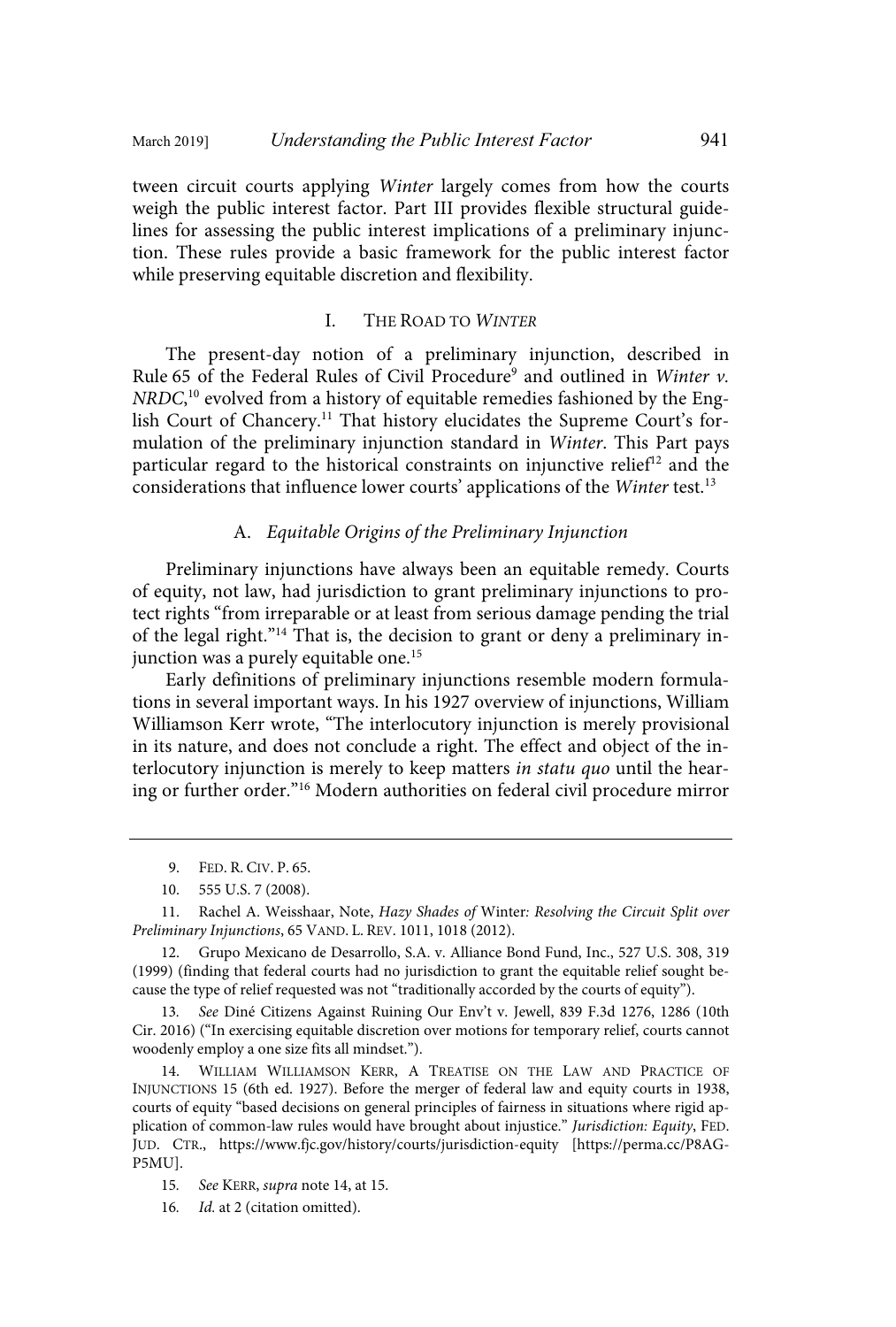Kerr's language.<sup>17</sup> Both early and modern definitions identify a common purpose of the preliminary injunction: ensuring that final relief will be possible at the end of the trial.

Because of these equitable roots, rulings on preliminary injunctions emphasized both flexibility and fact specificity. Early courts often remarked that preliminary injunctive relief required a careful consideration of facts with a specific aversion to mechanical and deterministic applications of some rule.<sup>18</sup> This emphasis on flexibility might have reflected a desire to maintain comity between courts of equity and courts of law.<sup>19</sup> Courts of equity were reluctant to pass judgment on the underlying merits of a claim regarding a legal right, lest they impermissibly express an opinion on the proceedings of a court of law.<sup>20</sup> This flexibility is a common thread in many early cases discussing preliminary injunctions.

There is also case law from this early period distinguishing mandatory injunctions from prohibitory injunctions.<sup>21</sup> This is perhaps related to the notion of maintaining the status quo; $22$  courts sought to prevent a party from acting, instead of compelling action.<sup>23</sup> Though this consideration is absent from *Winter*, it still appears in some district court opinions.<sup>24</sup> It accounts for some of the disparity between the circuits in applying the Winter test.

Crucially, early chancery courts sometimes considered the impact on nonparties of granting preliminary injunctive relief.<sup>25</sup> For example, in 1823 the High Court of Chancery in Scotland reviewed a preliminary injunction concerning literary rights over an unpublished book.<sup>26</sup> The ruling explained that when in need of a tiebreaker, courts should consider "[w]hether the

18. See KERR, supra note 14, at 10-12.

19. John Leubsdorf, The Standard for Preliminary Injunctions, 91 HARV. L. REV. 525, 530–31 (1978).

20. *Id.* at 535.

<sup>17.</sup> See WRIGHT ET AL., supra note 6, § 2947 ("[A] preliminary injunction is an injunction that is issued to protect a plaintiff from irreparable injury and to preserve the court's power to render a meaningful decision after a trial on the merits."); Preliminary Injunction, BLACK'S LAW DICTIONARY (10th ed. 2014) ("A temporary injunction issued . . . to prevent an irreparable injury from occurring before the court has a chance to decide the case.").

<sup>21.</sup> See Longwood Valley R.R. Co. v. Baker, 27 N.J. Eq. 166, 171 (N.J. Ch. 1876) ("The court will not, however, interfere by mandatory injunction, unless extreme or very serious damage, at least, will ensue from withholding that relief . . . .").

<sup>22.</sup> KERR, supra note 14; see also Blakemore v. Glamorganshire Canal Navigation (1832) 39 Eng. Rep. 639; 1 My. & K. 154 (noting a preference for maintaining the facts of the case "in statu quo").

<sup>23.</sup> Gale v. Abbott (1862) 6 LT 852; 8 Jur. N.S. 987 (noting that a mandatory injunction was inappropriate before a final hearing on the merits).

<sup>24.</sup> See, e.g., Ball Dynamics Int'l, LLC v. Saunders, No. 16-cv-00482-NYW, 2016 WL 7034974, at \*3 (D. Colo. Dec. 1, 2016); Hellerstein v. Desert Lifestyles, LLC, No. 15-cv-01804- RFB-CWH, 2015 WL 6962862, at \*13 (D. Nev. Nov. 10, 2015).

<sup>25.</sup> See, e.g., Reports of Cases Argued and Decided in the High Court of Chancery, 38 EDINBURGH REV. 281, 296 (1823).

<sup>26.</sup> *Id.* at 281.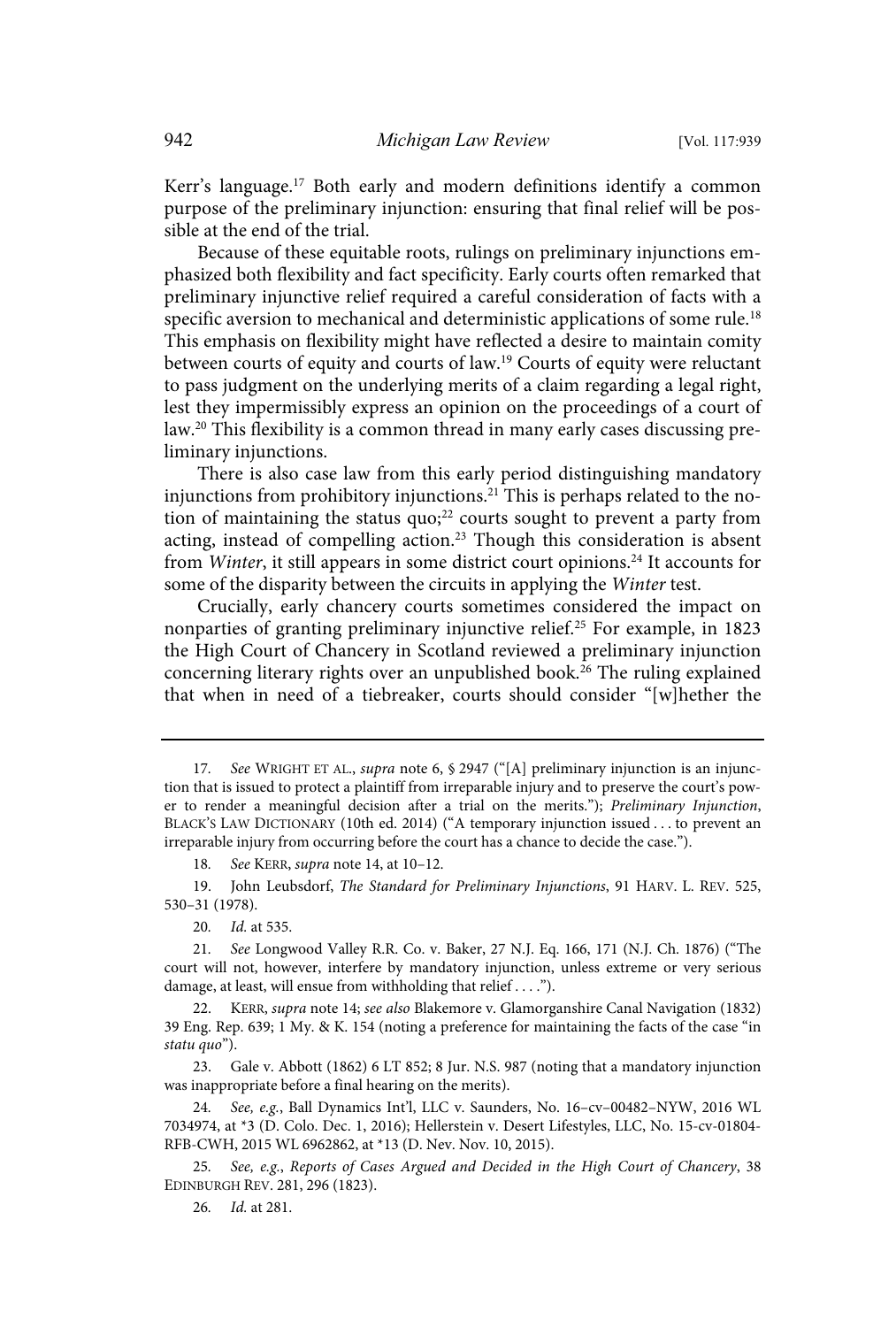public, in a case nearly balanced, has any interest either way."<sup>27</sup> Clear concern for the public interest was rare compared to the public interest concern of twentieth-century legislation and litigation. But those formulations show that courts have long considered the interests of the public at large as part of preliminary injunction analysis, and they provide historical grounding for public interest analysis in the Winter standard.

#### B. Preliminary Injunctions in the Modern Age

Standards for preliminary injunctive relief remained varied throughout the twentieth century despite earlier attempts to develop a uniform framework.<sup>28</sup> The courts of law and equity merged in 1934,<sup>29</sup> and while courts continued to treat a preliminary injunction as an equitable measure, $30$  even Supreme Court decisions suffered from inconsistencies.<sup>31</sup> Though many courts listed the same four key factors, $32$  there was little consistency in the precise definition of each factor.<sup>33</sup> Further, some courts maintained that preliminary injunctions existed to preserve the status quo. Or prohibitory preliminary

29. See 28 U.S.C. § 723(c) (1934).

30. See, e.g., Yakus v. United States, 321 U.S. 414, 440-42 (1944) (justifying a factspecific approach to preliminary injunctive relief as rooted in the traditional practice of courts of equity).

31. See, e.g., Doran v. Salem Inn, Inc., 422 U.S. 922, 931 (1975) (explaining that the "traditional standard for granting a preliminary injunction requires the plaintiff to show that in the absence of its issuance he will suffer irreparable injury and also that he is likely to prevail on the merits," but failing to mention public interest considerations in a case regarding a local obscenity ordinance).

32. See Leubsdorf, supra note 19, at 539. That is, the four factors later captured in Winter: "[T]ypically the plaintiff's likelihood of success on the merits, the prospect of irreparable harm, the comparative hardship to the parties of granting or denying relief, and sometimes the impact of relief on the public interest." Id. at 525.

33. Consider the balance-of-equities factor. This factor is sometimes described the factor as measuring any harm to any person besides the moving party. See,  $e.g.,$  Friendship Materials, Inc. v. Mich. Brick, Inc., 679 F.2d 100, 102 (6th Cir. 1982) ("Whether the issuance of a preliminary injunction would cause substantial harm to others."). Other courts instead focused only on harm to the defendant. See, e.g., Direx Isr., Ltd. v. Breakthrough Med. Corp., 952 F.2d 802, 812 (4th Cir. 1991) (describing the factor as measuring "the likelihood of harm to the defendant if the requested relief is granted"). Still other courts restricted this factor to considerations of irreparable harm only. See, e.g., Roland Mach. Co. v. Dresser Indus., Inc., 749 F.2d 380, 387 (7th Cir. 1984) ("In deciding whether to grant a preliminary injunction, the court must also consider any irreparable harm that the defendant might suffer from the injunction . . . .").

<sup>27.</sup> *Id.* at 296.

<sup>28</sup> . Compare Benson Hotel Corp. v. Woods, 168 F.2d 694, 697 (8th Cir. 1948) ("A temporary injunction should usually be granted where the questions presented are grave and injury to the moving party will result if it is denied and the final determination should be in his favor."), with G.F. Heublein & Bro. v. Bushmill Wine & Prods. Co., 39 F. Supp. 549, 551 (M.D. Pa. 1941) ("A preliminary injunction should be issued only where the proof is clear or undisputed or where withholding the preliminary injunction clearly would be more damaging to the moving party than to the defendant in the motion.").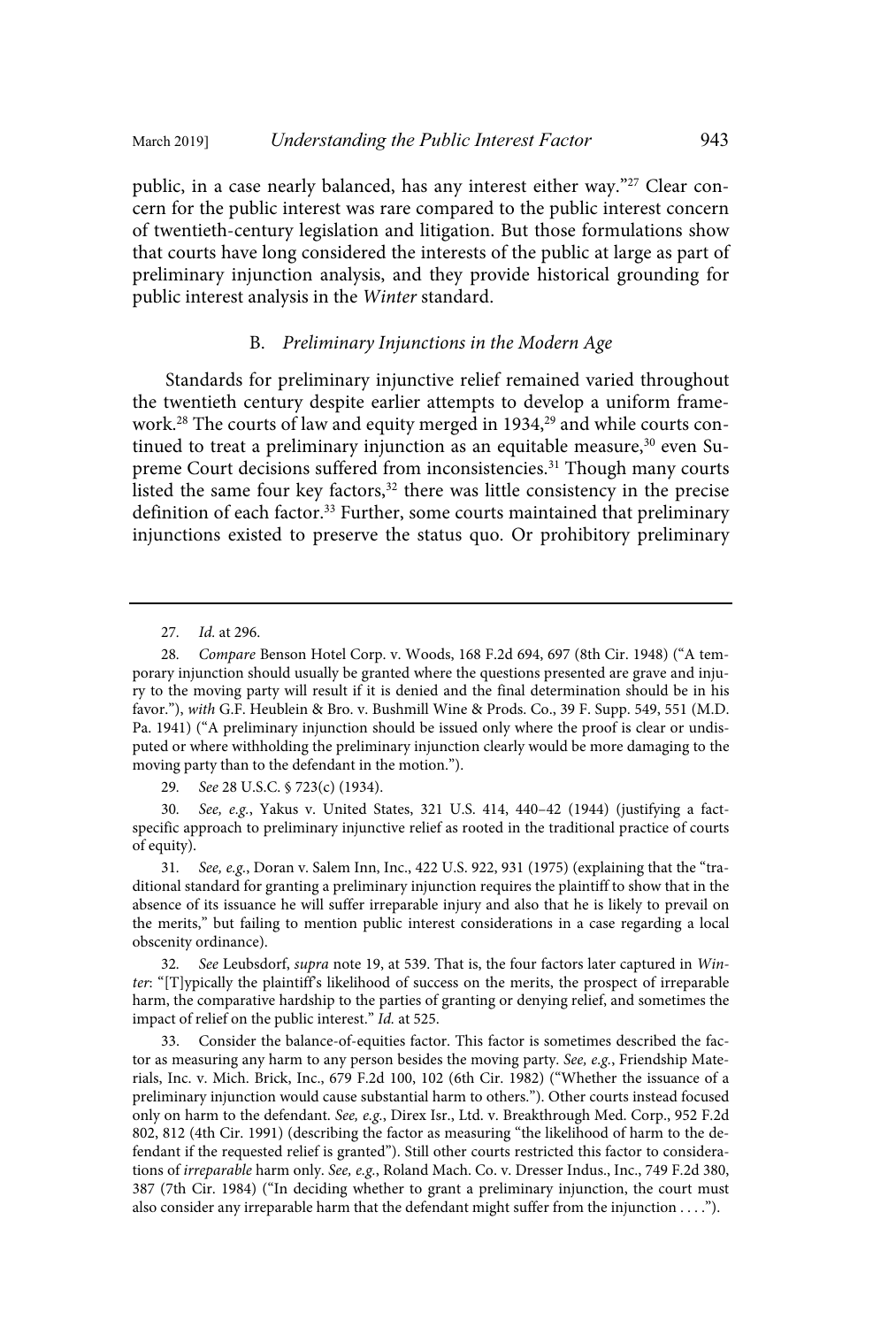injunctions were favored over mandatory ones. Other courts made no mention of these background preferences.<sup>34</sup>

A truly unified standard only emerged in the Supreme Court's recent articulation of the preliminary injunction standard in 2008's Winter  $v$ . NRDC. In Winter, the court outlined a four-part test for motions for preliminary injunctive relief. A "plaintiff seeking a preliminary injunction must establish [1] that he is likely to succeed on the merits, [2] that he is likely to suffer irreparable harm in the absence of preliminary relief, [3] that the balance of equities tips in his favor, and [4] that an injunction is in the public interest."<sup>35</sup> But *Winter* lacks any discussion of the status quo or an emphasis on prohibitory injunctions. Also absent, at least from the majority opinion, is a discussion of the equitable origins of the preliminary injunction, which emphasized flexibility.<sup>36</sup>

In the decade since Winter, the Supreme Court has not provided any further guidance on how to apply the four-factor standard.<sup>37</sup> Although the Court has considered several other cases involving preliminary injunctions, the cases have not required recapitulation of the full preliminary injunction standard test.<sup>38</sup> Thus, the Court has not had occasion to endorse or reject Justice Ginsburg's dissenting remark in Winter that "courts have evaluated claims for equitable relief on a 'sliding scale,' .... This Court has never rejected that formulation, and I do not believe it does so today."<sup>39</sup> Lower courts, however, have had plenty of opportunities to apply the Winter test, and their divergent approaches reveal that a truly unified standard remains elusive.

#### II. PRELIMINARY INJUNCTIONS & PUBLIC INTEREST AFTER WINTER

Even after Winter, lower courts continue to disagree on the correct application of that standard. In fact, circuits were still refining interpretations of Winter as recently as 2017.<sup>40</sup> While it is difficult to neatly divide these circuit court decisions, this Note categorizes the presently employed tests into three schools: the sequential test, the threshold test, and the sliding-scale

<sup>34.</sup> Leubsdorf, *supra* note 19, at 525.

<sup>35.</sup> Winter v. Nat. Res. Def. Council, Inc., 555 U.S. 7, 20 (2008).

<sup>36.</sup> In a dissenting opinion, Justice Ginsburg devotes several paragraphs to a discussion of the equitable preference for flexible standards. Id. at 51-52 (Ginsburg, J., dissenting).

<sup>37.</sup> Lower courts thus rely on Winter in evaluating motions for preliminary injunctive relief.

<sup>38.</sup> See, e.g., Benisek v. Lamone, 138 S. Ct. 1942 (2018) (per curiam); Trump v. Int'l Refugee Assistance Project, 137 S. Ct. 2080 (2017) (per curiam); Monsanto Co. v. Geertson Seed Farms, 561 U.S. 139 (2010).

<sup>39.</sup> Winter, 555 U.S. at 51 (Ginsburg, J., dissenting).

<sup>40.</sup> See, e.g., Reilly v. City of Harrisburg, 858 F.3d 173, 177 (3d Cir. 2017) ("We are aware there is an inconsistent line of cases within our Court holding that all four [preliminary injunction] factors must be established by the movant and the 'failure to establish any element in its favor renders a preliminary injunction inappropriate.' ").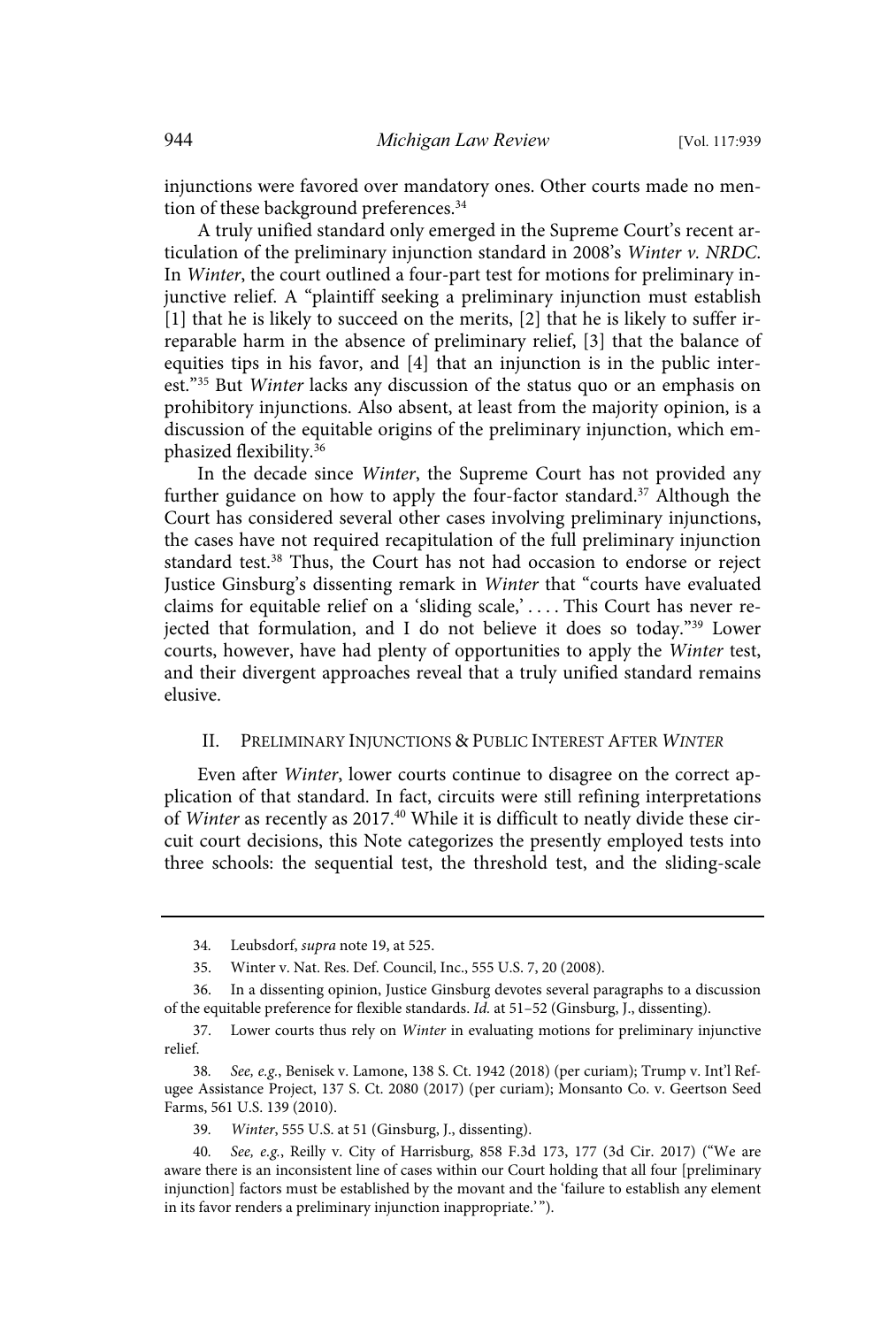test.<sup>41</sup> These tests vary as to the burden and weight accorded to each of the four *Winter* factors, particularly the public interest factor.<sup>42</sup>

Lower courts have exacerbated the uncertainty surrounding the Winter factors by articulating incompatible explanations of what exactly the public interest factor encompasses. $43$  These two issues, (1) the post-Winter circuit split and (2) the lack of a clear framework for the public interest factor, are related. As this Part explains, the various circuit court applications of Winter differ in two ways: the relative weight of the public interest factor and the allocation of the burden of proof. Variation in the weight given to the factor results from uncertainty about its content. If judges cannot reliably discern what the public interest factor should include, they might hesitate to give that factor too much weight. Scholarship on the post-Winter split has largely focused on endorsing the "best" application of the preliminary injunction test.<sup>44</sup> But absent a clear understanding of what elements the public interest factor includes, it is difficult for courts to consistently weigh that factor against the rest. This Part first summarizes the post-Winter circuit split and then focuses on district and appellate court articulations of the public interest factor.

#### A. The State of the Post-Winter Circuit Split

In Winter, the Supreme Court expressly overruled the Ninth Circuit's "possibility" standard, which permitted a plaintiff to show a mere possibility, and not a likelihood, of irreparable harm.<sup>45</sup> In doing so, the Court articulated the familiar standard that "[a] plaintiff seeking a preliminary injunction must establish [1] that he is likely to succeed on the merits, [2] that he is likely to suffer irreparable harm in the absence of preliminary relief, [3] that the balance of equities tips in his favor, and [4] that an injunction is in the public

<sup>41.</sup> I borrow the sequential, threshold, and sliding-scale terms from other literature on the post-Winter circuit split, specifically Weisshaar, supra note 11, at 1032–34.

<sup>42.</sup> These differences are discussed more comprehensively in Section A of this Part, infra. Incidentally, the Winter court admonished the lower court for considering the injunction's public interest consequences "in only a cursory fashion." Winter, 555 U.S. at 26. Although the majority opinion in Winter spends several paragraphs assessing the public interest consequence of impeding Navy exercises, the majority offers no guidance to structure public interest analysis in future cases. Id. at 24-26.

<sup>43.</sup> Compare EUSA Pharma (US), Inc. v. Innocoll Pharm. Ltd., 594 F. Supp. 2d 570, 583 (E.D. Pa. 2009) (requiring that plaintiff "show that the public interest favors granting a preliminary injunction"), with Adobe Sys. Inc. v. Hoops Enter., No. C 10–2769 CW, 2012 WL 6303358, at \*4 (N.D. Cal. Dec. 16, 2011) ("[T]he relevant question for this factor is whether the proposed injunction will disserve the public interest, not whether it will promote the public interest.").

<sup>44.</sup> See, e.g., Taylor Payne, Now Is the Winter of Ginsburg's Dissent: Unifying the Circuit Split as to Preliminary Injunctions and Establishing a Sliding Scale Test, 13 TENN. J.L. & POL'Y 15 (2018); Bethany M. Bates, Note, Reconciliation After Winter: The Standard for Preliminary Injunctions in Federal Courts, 111 COLUM. L REV. 1522 (2011).

<sup>45</sup> . Winter, 555 U.S. at 21–22.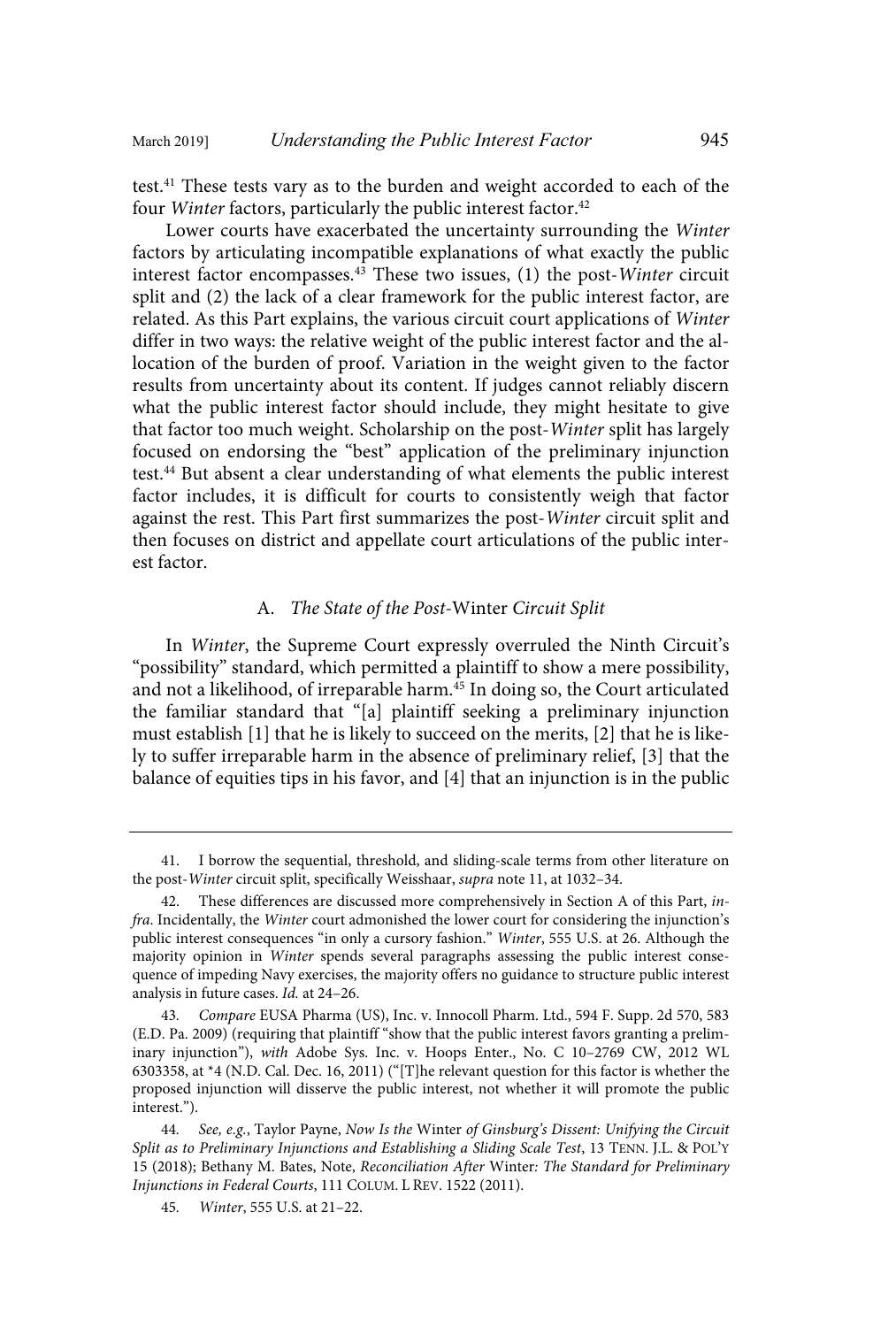interest."<sup>46</sup> The circuit courts' approaches to Winter can be roughly grouped into three distinct tests: the sequential test, the threshold test, and the sliding-scale test. Each of those three tests, which vary in rigidity and weight of each factor, are addressed in turn below.

The most rigid application of *Winter* is the sequential test.<sup>47</sup> Courts that utilize the sequential test draw two additional requirements from the Winter opinion. First, the plaintiff<sup>48</sup> bears the burden of proof on all four factors.<sup>49</sup> Second, and notwithstanding the opinion's later mention of the need to "balance" and "weigh" certain considerations, the plaintiff must prove all four factors.<sup>50</sup> Failure to prove any one factor is fatal to the plaintiff's motion.

The Fourth Circuit has explicitly endorsed the sequential test.<sup>51</sup> In Real Truth About Obama v. FEC, the Fourth Circuit explicitly rejected its prior test, which permitted "flexible interplay" among the preliminary injunction factors,<sup>52</sup> in favor of a more rigid test that requires the plaintiff to prove each individual factor.<sup>53</sup> It explained that "Winter articulates four requirements, each of which must be satisfied as articulated."<sup>54</sup> Other circuits, including the Second, Fifth, and Tenth, have issued opinions that appear to endorse the sequential test.<sup>55</sup> Although no circuit goes as far as the Fourth Circuit in explicitly requiring the plaintiff to prove each of the four Winter factors, they all strongly imply that the plaintiff bears the burden of proof on each individual factor.<sup>56</sup>

The second test is the threshold test. After several post-Winter opinions using the sequential test,<sup>57</sup> the Third Circuit recently abandoned it in favor of this alternative test in Reilly v. City of Harrisburg.<sup>58</sup> The threshold test requires the plaintiff to prove only the first two Winter factors: likelihood of success on the merits and likelihood of irreparable harm absent an injunc-

<sup>46.</sup> *Id.* at 20.

<sup>47.</sup> Weisshaar, supra note 11, at 1032 n.133.

<sup>48.</sup> For the purpose of this Note, the terms plaintiff and movant are used interchangeably in the preliminary injunction context, though in some cases the defendants are the moving party. See, e.g., 7-Eleven, Inc. v. Grewal, 60 F. Supp. 3d 272, 286-87 (D. Mass. 2014).

<sup>49.</sup> See Winter, 555 U.S. at 19, 27.

<sup>50.</sup> *Id.* at 20, 24.

<sup>51.</sup> Real Truth About Obama, Inc. v. FEC, 575 F.3d 342, 346 (4th Cir. 2009), vacated on other grounds, 555 U.S. 1089 (2010).

<sup>52.</sup> *Id.* at 347.

<sup>53.</sup> Id.

<sup>54.</sup> Id.

<sup>55.</sup> See, e.g., Fish v. Kobach, 840 F.3d 710, 723 (10th Cir. 2016); Def. Distributed v. U.S. Dep't of State, 838 F.3d 451, 458 (5th Cir. 2016); ACLU v. Clapper, 785 F.3d 787, 825 (2d Cir. 2015).

<sup>56.</sup> See Real Truth About Obama, 575 F.3d at 347; see also Fish, 840 F.3d at 723; Def. Distributed, 838 F.3d at 458; Clapper, 785 F.3d at 825.

<sup>57.</sup> See, e.g., Ferring Pharm., Inc. v. Watson Pharm., Inc., 765 F.3d 205, 210 (3d Cir. 2014).

<sup>58. 858</sup> F.3d 173, 177–79 (3d Cir. 2017).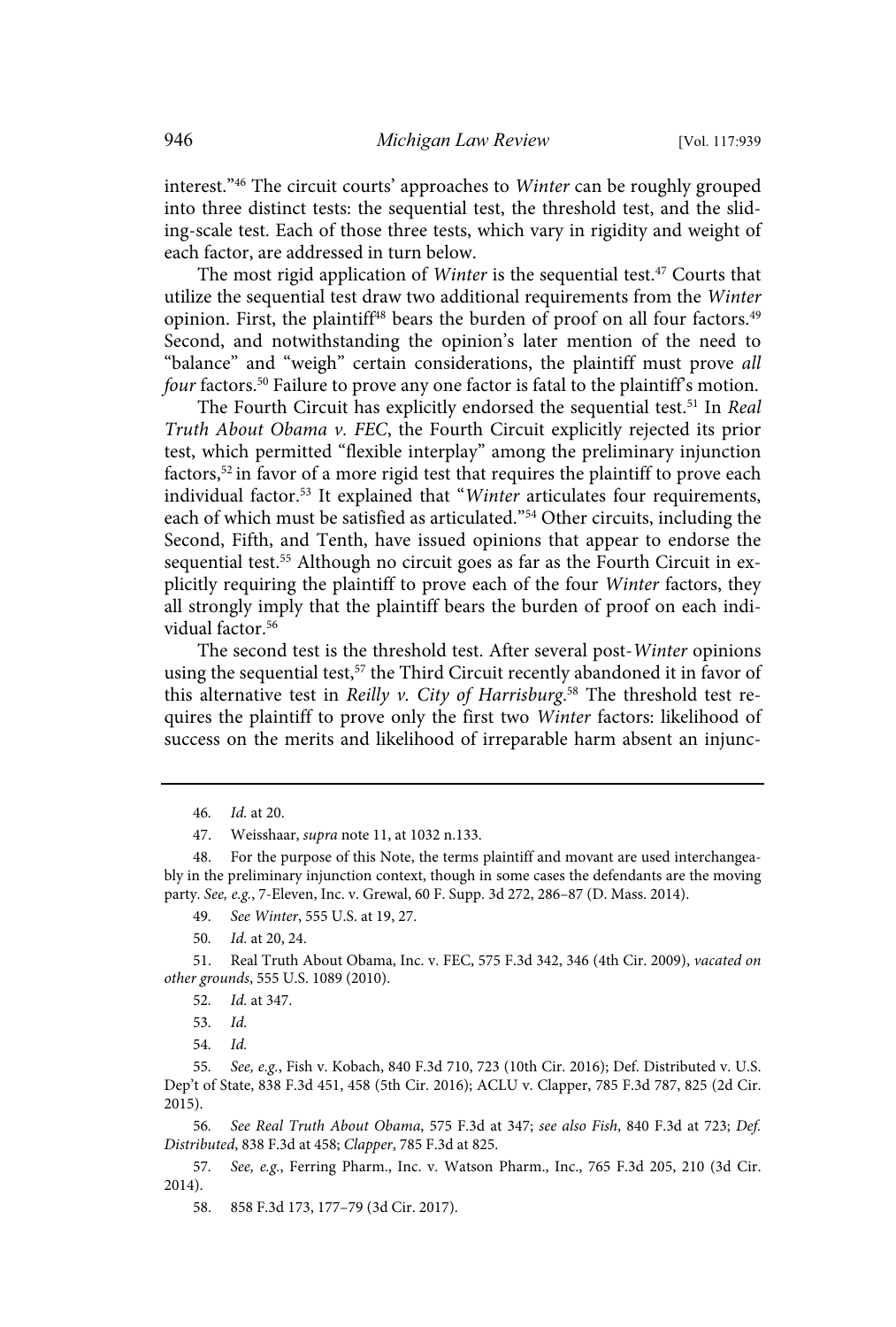tion.<sup>59</sup> Upon such a showing, the court then "balance[s] those four [Winter] factors" in determining whether to grant or deny the preliminary injunction motion.<sup>60</sup> The Reilly court explained that "no test for considering preliminary equitable relief should be so rigid as to diminish, let alone disbar, discretion."<sup>61</sup> By lowering the plaintiff's burden from four factors to two, the threshold test necessarily frames the balance of equities and public interest factors as secondary concerns. While Reilly lessens the weight accorded to those two factors, the opinion does not contain a discussion or analysis of their content.<sup>62</sup> The Third Circuit is unique among the circuits in its adoption of the threshold test.<sup>63</sup>

Finally, the sliding-scale test is the most flexible interpretation of Winter. This test permits a holistic balancing of the four Winter factors and notes that "these are factors to be balanced, not prerequisites to be met."<sup>64</sup> Like the threshold test, the requirements for the public interest and balance-ofequities factors are relaxed under the sliding-scale test.<sup>65</sup> This test takes the threshold test a step further; under this analysis, a strong showing on one factor can offset a weaker showing on any other.<sup>66</sup> This allows courts to make a "flexible consideration" of the four *Winter* factors.<sup>67</sup> For example, a plaintiff with a near-certain win on the merits may prevail on a motion for preliminary injunctive relief with a relatively weak likelihood of irreparable harm. Although the sliding-scale test may appear to be in tension with the

- 59 . Reilly, 858 F.3d at 177–79.
- 60. *Id.* at 176.

62. *Id.* at 176-79.

63. Though the Reilly court noted that "other circuits have agreed with our reading of Winter," id. at 178 (citing Hoosier Energy Rural Elec. Coop., Inc. v. John Hancock Life Ins. Co., 582 F.3d 721 (7th Cir. 2009), and League of Women Voters of the United States v. Newby, 838 F.3d 1 (D.C. Cir. 2016)), the cases the court cites actually use the sliding-scale test. For example, the D.C. Circuit endorsed a sliding-scale test, holding that a "party seeking a preliminary injunction must make a clear showing that four factors, taken together, warrant relief." League of Women Voters of the United States v. Newby, 838 F.3d 1 (D.C. Cir. 2016) (internal quotation marks omitted).

64 . See S. Glazer's Distribs. of Ohio, LLC v. Great Lakes Brewing Co., 860 F.3d 844, 849 (6th Cir. 2017).

65. Judge Easterbrook explains this facet of the sliding-scale test in Hoosier Energy. "How strong a claim on the merits is enough depends on the balance of harms: the more net harm an injunction can prevent, the weaker the plaintiff's claim on the merits can be while still supporting some preliminary relief." Hoosier Energy Rural Elec. Coop., Inc. v. John Hancock Life Ins. Co.,, 582 F. 3d 721, 725 (7th Cir. 2009).

66. Notwithstanding this flexibility, a plaintiff who establishes no likelihood of success on the merits or cannot demonstrate irreparable harm is unlikely to prevail, even under the sliding-scale test. But a low likelihood of success on the merits might still be offset by a compelling public interest analysis or showing of irreparable harm. See id.

67 . See Richland/Wilkin Joint Powers Auth. v. U.S. Army Corps of Eng'rs, 826 F.3d 1030, 1036 (8th Cir. 2016).

<sup>61.</sup> *Id.* at 178.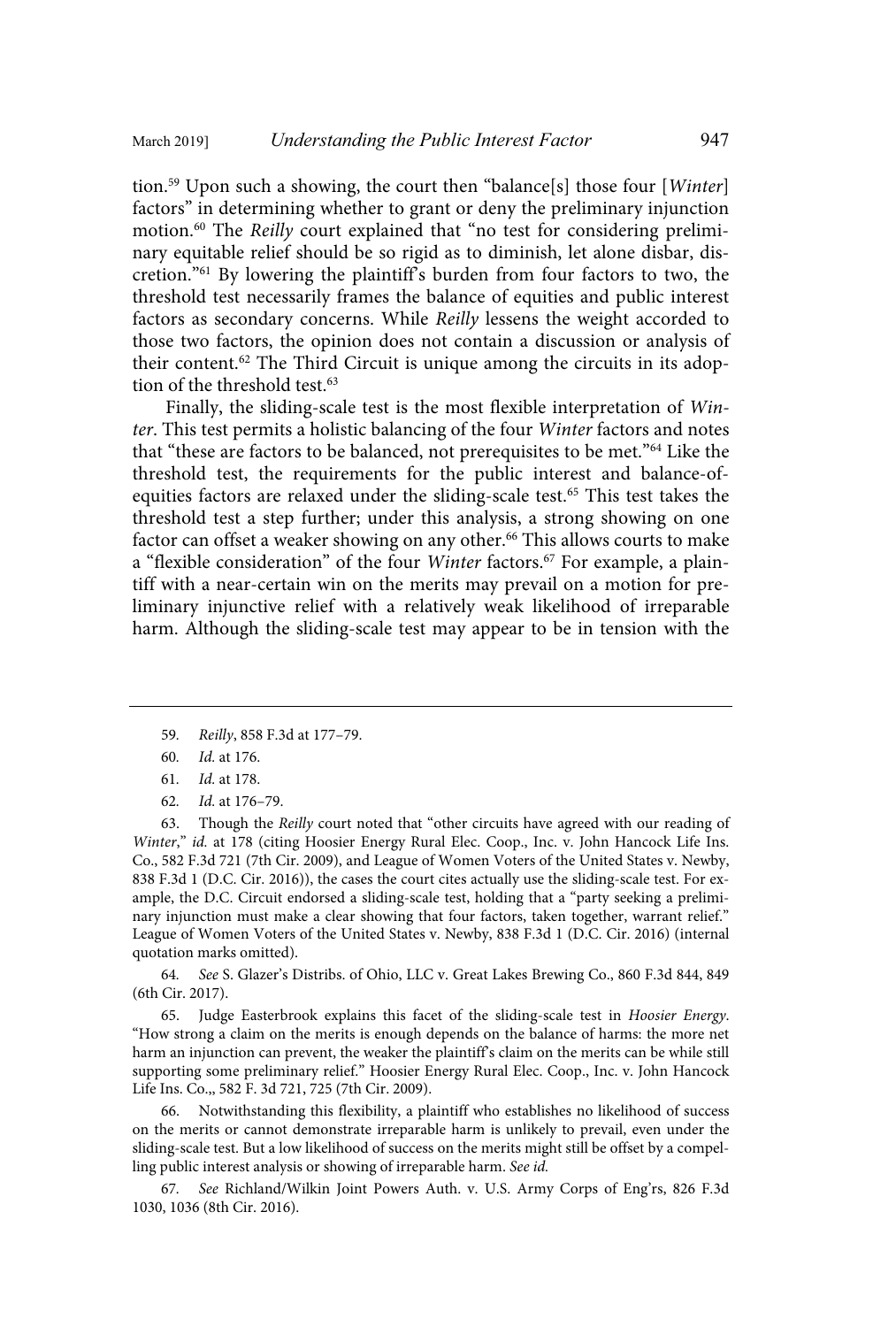plain text of Winter, the dissent in Winter made clear that the majority did not explicitly discard this approach.<sup>68</sup>

In light of the circuit split post-Winter, several scholars have attempted to analyze and resolve the differences between the circuits.<sup>69</sup> The scholarship in this area is creative, informative, and thorough but tends to follow a similar recipe for describing and resolving the post-Winter split. Generally, each author articulates and defends a preference for one test and concludes that the Supreme Court should further clarify the Winter standard by specifically endorsing that test.<sup>70</sup>

In reaching conclusions about which tests courts should adopt, the existing literature on the post-Winter circuit split overlooks a fundamental issue driving the divide—courts have not articulated a clear conception of the public interest factor. Specifically, the difference between the sequential test and other applications of Winter is whether the plaintiff is required to make a showing connecting the requested relief with the public interest. Although some authors have recognized problems with the public interest factor in specific types of cases, $71$  the content of the public interest factor has not been thoroughly addressed. The uncertain dimensions of the public interest factor impact the degree to which courts require plaintiffs to prove the factor. This uncertainty shortchanges the nonparty interests that this factor is designed to protect and leads to lukewarm arguments about the public interest.<sup>72</sup> It is not clear that a more coherent public interest factor will lead to more or fewer preliminary injunctions. What is clear is that a more structured approach to this factor will ensure that courts thoroughly consider public interests in preliminary injunction cases.

<sup>68.</sup> Winter v. Nat. Res. Def. Council, Inc., 555 U.S. 7, 51 (2008) (Ginsburg, J., dissenting).

<sup>69.</sup> See, e.g., Bates, supra note 44; see also Samuel L. Bray, The Supreme Court and the New Equity, 68 VAND. L. REV. 997 (2015); Weisshaar supra note 11.

<sup>70.</sup> For example, Weisshaar, supra note 11, at 1017, suggests that the Court should adopt the "sequential test it stated in Winter" with a limited exception for plaintiffs who demonstrate "compelling circumstances" going to the merits.

<sup>71.</sup> E.g., Michael S. Mireles, Jr., Towards Recognizing and Reconciling the Multiplicity of Values and Interests in Trademark Law, 44 IND. L. REV. 427 (2011); Ryan Griffin, Note, Litigating the Contours of Constitutionality: Harmonizing Equitable Principles and Constitutional Values when Considering Preliminary Injunctive Relief, 94 MINN. L. REV. 839 (2010).

<sup>72.</sup> This is not mere hyperbole—parties do ignore the public interest factor. Consider Benisek v. Lamone, a recent Supreme Court preliminary injunction case about gerrymandering in Maryland. 138 S. Ct. 1942 (2018). Despite the fact that this was a preliminary injunction case, the appellant failed to mention the "public interest" in their briefing, Brief of Appellants, Benisek v. Lamone, 138 S. Ct. 1942 (2018) (No. 17-333), while appellees made only a passing reference to the factor. Brief of Appellees at 60, Benisek v. Lamone, 138 S. Ct. 1942 (2018) (No. 17-333).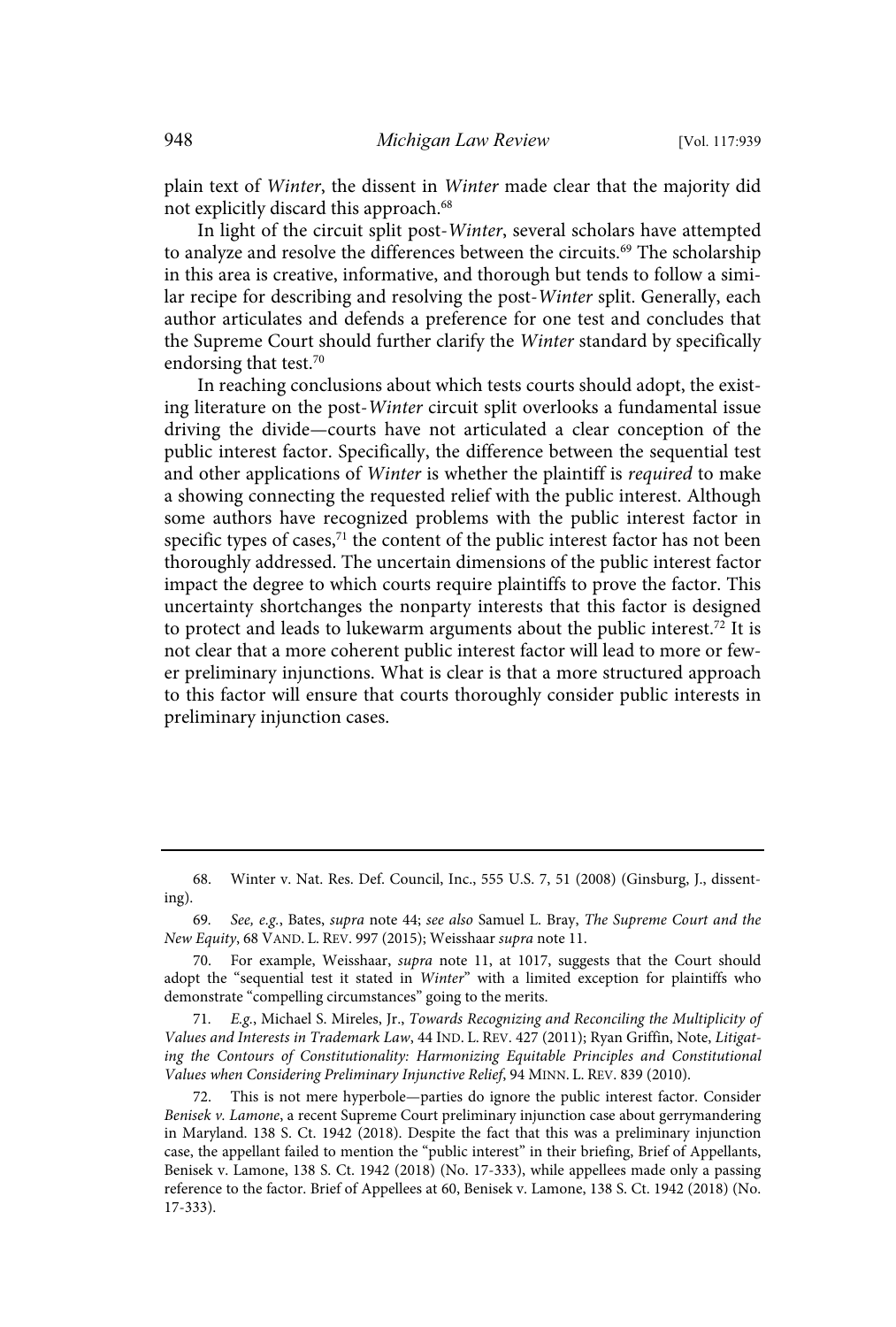#### B. The Public Interest Factor in Action

The body of literature on the public interest is immense. The literature ranges from broad conceptions<sup>73</sup> to niche areas of the law,<sup>74</sup> but none of it has focused on the public interest in the preliminary injunction context.<sup>75</sup> This Section surveys discussions of the public interest factor, with an emphasis on the concerns judges identify in deciding motions for preliminary injunctive relief.

As a preliminary matter, it is not clear whether a preliminary injunction must further the public interest or whether it can instead merely leave the public interest as is. On the one hand, Winter seems to support an affirmative, pro–public interest impact. That is, "[a] plaintiff seeking a preliminary injunction must establish  $\ldots$  that an injunction is in the public interest.<sup>"76</sup> In contrast, some courts articulate the standard using a do-no-harm formulation, which requires the plaintiff to show only that "if issued, the injunction would not be adverse to the public interest."77 Though the distinction may appear insignificant, it matters in two important ways. First, a public interest–neutral preliminary injunction case (i.e., one that is not, strictly speaking, in the public interest) would fail the affirmative formulation but pass the do-no-harm one. Second, the combination of the sequential test and the affirmative formulation of the public interest factor means that a plaintiff loses the motion if she cannot prove that the injunction is in furtherance of the public interest. In both instances, the exact standard that the court uses has the potential to determine the outcome of a case. A plaintiff required to prove that an injunction furthers the public interest faces a high burden, especially in cases with little to no impact on nonparties. More troubling still is the lack of consistency across circuits; if judges follow their own circuit's requirements to the letter, entire categories of cases (such as private employment disputes or suits arising from commercial contracts) might be beyond the reach of preliminary injunctions absent some atypical public interest implication.

To see how this distinction matters, consider Main Street Baseball.<sup>78</sup> In that case, a plaintiff-buyer sought to enjoin the owners of several minor

<sup>73.</sup> E.g., 1 BRUCE ACKERMAN, WE THE PEOPLE: FOUNDATIONS (1993).

<sup>74.</sup> E.g., Amber L. Weeks, Student Article, Defining the Public Interest: Administrative Narrowing and Broadening of the Public Interest in Response to the Statutory Silence of Water Codes, 50 NAT. RESOURCES J. 255 (2010).

<sup>75.</sup> That is not to say that "public interest" takes on some special meaning in the preliminary injunction context. Rather, given the immense power courts hold in granting preliminary injunctions, litigants deserve a clear understanding of how to prove that this factor is on their side.

<sup>76.</sup> Winter v. Nat. Res. Def. Council, Inc., 555 U.S. 7, 20 (2008).

<sup>77.</sup> Jysk Bed'N Linen v. Dutta-Roy, 810 F.3d 767, 774 (11th Cir. 2015).

<sup>78.</sup> Main St. Baseball, LLC v. Binghamton Mets Baseball Club, Inc., 103 F. Supp. 3d 244 (N.D.N.Y. 2015).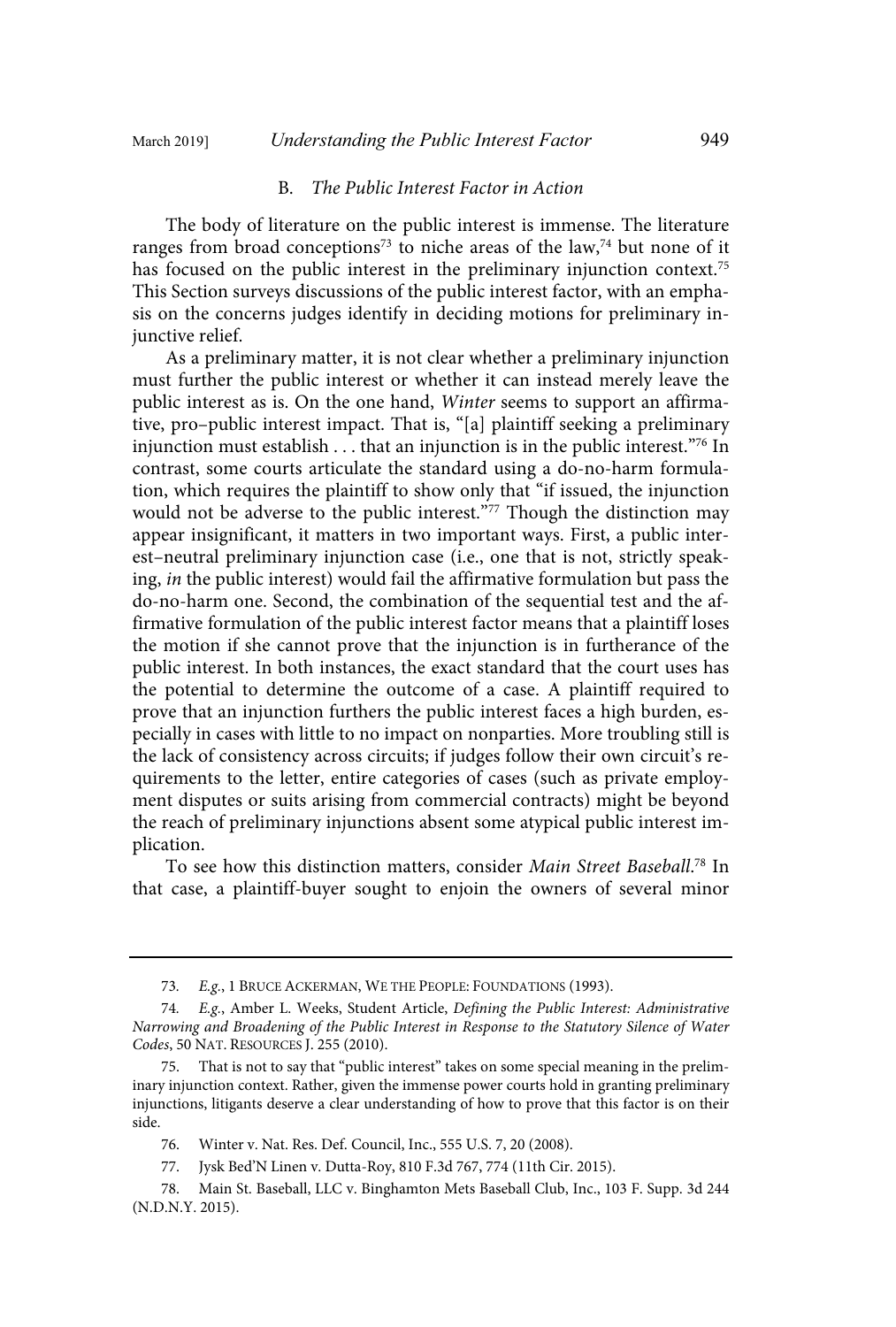league baseball teams from completing a sale of their assets.<sup>79</sup> The court found that a plaintiff must show "that the public interest [is] not disserviced" by the grant of the injunction.<sup>80</sup> The matter was a private contractual dispute, and the court concluded that the decision was unlikely to have much impact on nonparties. The court then found that there was no public interest at stake, so the factor favored the plaintiff.<sup>81</sup> After considering the other  $Win$ ter factors, the court granted the plaintiff's motion for injunctive relief.<sup>82</sup> Had the Main Street Baseball court instead required affirmative proof that the preliminary injunction furthered the public interest, plaintiffs could have lost the injunction motion. Given the ubiquity of commercial contract disputes involving "a question of purely private interest,"<sup>83</sup> this distinction has significant implications.<sup>84</sup>

Another problem stems from the interaction of the public interest factor with the balance of equities factor of the Winter test. The confusion stems from whether the balance-of-equities factor encompasses public interest concerns or if, instead, the factor should focus only on harm to the parties. For example, some courts articulate the balance of equities as a balance of the harm the desired injunction would cause to the defendant against the harm that the plaintiff would suffer in the absence of the injunction.<sup>85</sup> But other iterations of the balance of equities factor blur the line between the two, leading to substantial overlap in certain cases.<sup>86</sup> Still other opinions discuss the public interest factor as encompassing the aggregated concerns of nonparties, leaving the balance of equities to cover the interests of moving and nonmoving parties.<sup>87</sup> This confusion leaves parties ill equipped to brief

84. And courts do rule this way. See, e.g., N. Am. Airlines, Inc. v. Int'l Bhd. of Teamsters, No. 04-CV-9949 (KMK), 2005 WL 926969, at \*5 (S.D.N.Y. Apr. 19, 2005) ("This case does not appear to implicate the public interest as it is essentially 'a purely private litigation.' . . . Thus, this factor further counsels in favor of denying the motion." (quoting Greenige v. Allstate Ins. Co., No. 02 Civ.9796 JCF, 2003 WL 22871905, at \*3 (S.D.N.Y. Dec. 3, 2003))).

85. See, e.g., Rhinehart v. Scutt, 509 F. App'x 510, 515 (6th Cir. 2013) (limiting the balance of equities factor to the harm suffered by the parties).

See NFL Players Ass'n v. NFL, 270 F. Supp. 3d 939, 955 (E.D. Tex.) ("[The public interest] factor overlaps substantially with the balance-of-hardships requirement."), vacated and remanded, 874 F.3d 222 (5th Cir. 2017).

87. See, e.g., Bernhardt v. Los Angeles County, 339 F.3d 920, 931 (9th Cir. 2003) ("The public interest inquiry primarily addresses impact on non-parties rather than parties." (quoting Sammartano v. First Judicial Dist. Court, 303 F.3d 959, 974 (9th Cir. 2002))).

<sup>79.</sup> Id.

<sup>80.</sup> *Id.* at 253 (cleaned up).

<sup>81.</sup> *Id.* Note that private disputes *can* implicate the public at large. This is particularly true when the private dispute has the potential to affect nonparties, as discussed in Section III.B.1, infra.

<sup>82.</sup> Main St. Baseball, 103 F. Supp. 3d at 262. ("Neither party has called to the court's attention any public interest that would be served or disserved by granting an injunction. Nor do any such interests appear to be at stake.").

<sup>83.</sup> *Id.* at 263.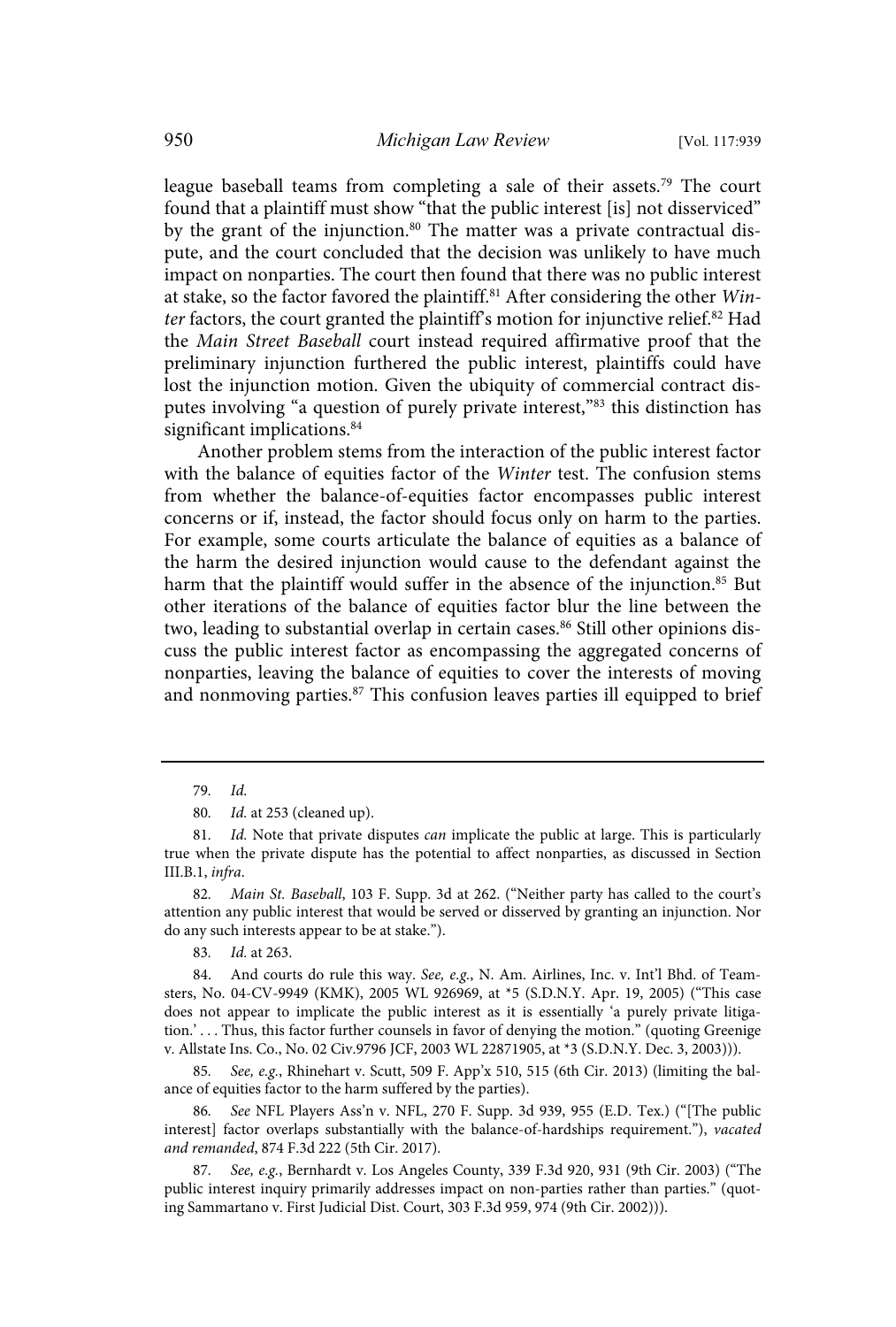and argue each factor competently. Further, it impedes the gatekeeping function of each factor by muddying the content of both.

This confusion between the balance-of-equities and public interest factors was apparent in the district court opinion leading to Winter. There, the trial judge treated the two factors as interchangeable, noting that the "public interest outweighs the harm that Defendants would incur (or the public interest would suffer) if Defendants were prevented from using MFA sonar."<sup>88</sup> National Propane Gas Ass'n v. U.S. Department of Homeland Security serves as an example of the second problem, in which courts allow substantial overlap between the factors by reading the public interest factor as a component in the balance of equities.<sup>89</sup> There, plaintiffs moved for a preliminary injunction to prevent enforcement of a safety regulation affecting chemical facilities.<sup>90</sup> Plaintiffs argued that the preliminary injunction would not harm the Department of Homeland Security, and thus the balance-of-equities factor tipped in the plaintiff's favor.<sup>91</sup> The court rejected this argument, stating "there is inherent harm to an agency in preventing it from enforcing regulations that Congress found it in the public interest to direct an agency to develop and enforce."<sup>92</sup>

Complex questions arise when a party seeks an injunction against a government entity or action. Concerns about federalism,<sup>93</sup> the separation of powers,  $94$  and individual rights<sup>95</sup> color discussions of the public interest factor when a government entity is party to the motion. The cases here reveal a tendency for courts to find that, when the government is a party to the litigation, the balance-of-equities factor overlaps almost entirely with the public interest factor.<sup>96</sup>

A further variation on this government-party trend involves cases with government entities on both sides of a preliminary injunction motion. In these cases, some courts have identified a knock-out effect, in which analysis of the public interest factor is neutral.<sup>97</sup> That is, because the government

94. See Patrick T. Gillen, Preliminary Injunctive Relief Against Governmental Defendants: Trustworthy Shield or Sword of Damocles?, 8 DREXEL L. REV. 269, 279–80 (2016).

95. See G.G. ex rel Grimm v. Gloucester Cty. Sch. Bd., 822 F.3d 709 (4th Cir. 2016), vacated and remanded 127 S. Ct. 1239 (2017)..

96. See Nken v. Holder, 556 U.S. 418, 420 (2009) (observing in a stay-pending-appeal case that "[t]he third and fourth factors, harm to the opposing party and the public interest, merge when the Government is the opposing party"). The validity of this assertion is addressed below in Part III, infra, but I mention it here to point out this trend.

97. Michigan v. U.S. Army Corps of Eng'rs, 667 F.3d 765, 789 (7th Cir. 2011) ("[A]nalysis [of the public interest factor] is not necessary in this case [between a state government and a federal agency], however, because the parties themselves . . . are governmental

<sup>88.</sup> Nat. Res. Def. Council, Inc. v. Winter, 530 F. Supp. 2d 1110, 1118 (C.D. Cal. 2008).

<sup>89. 534</sup> F. Supp. 2d 16 (D.D.C. 2008).

<sup>90.</sup> Nat'l Propane Gas Ass'n, 534 F. Supp. 2d at 18.

<sup>91.</sup> *Id.* at 20.

 $92.$  *Id.* 

<sup>93.</sup> See Planned Parenthood Minn., N.D., S.D. v. Rounds, 530 F.3d 724 (8th Cir. 2008).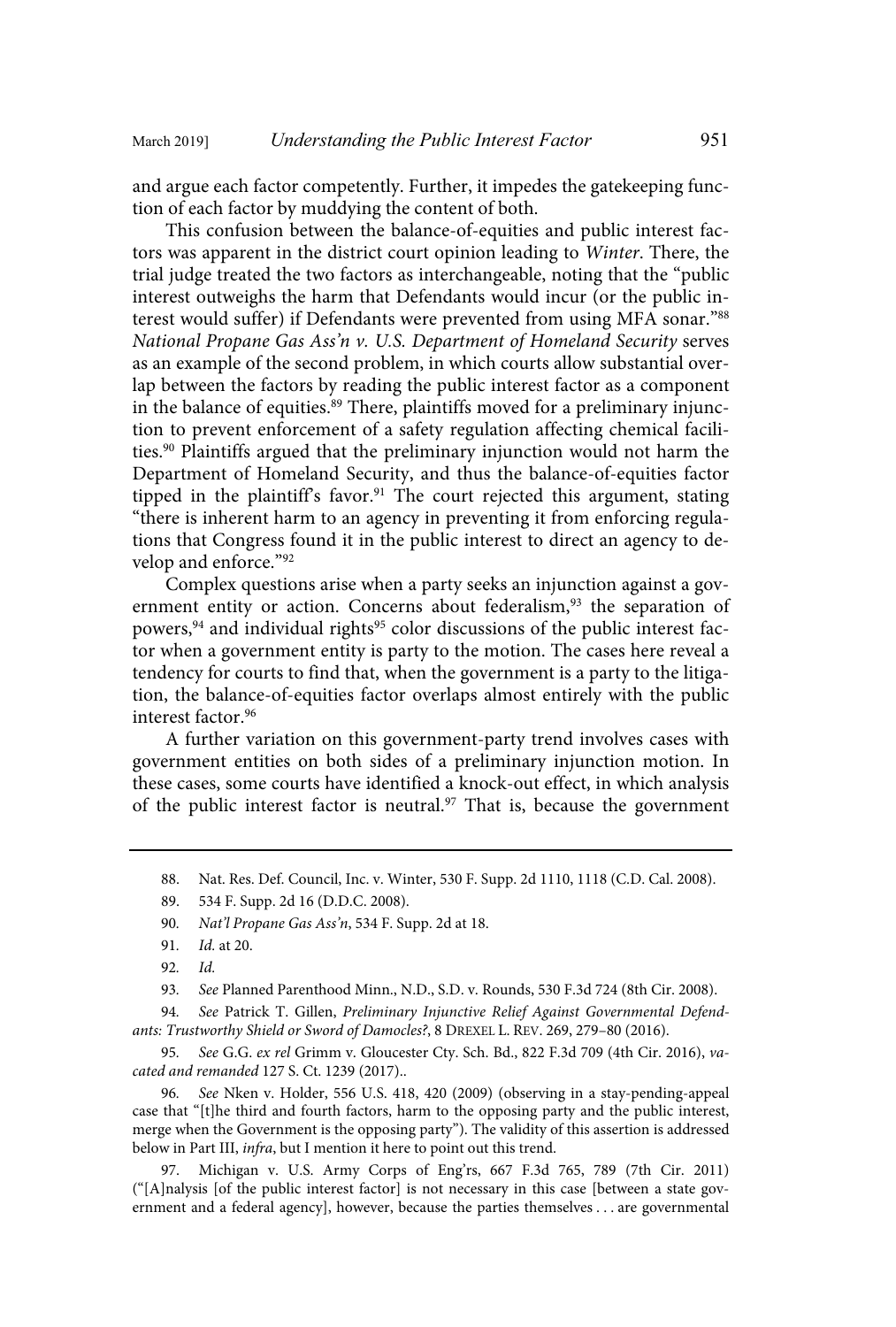stands for the public interest, in a government-versus-government dispute the public interest is likely neutral.<sup>98</sup> The simplicity of this knock-out effect is appealing, but a rigid, categorical rule is at odds with the flexibility and discretion that characterize equitable relief. Further, if the public interest factor is a placeholder for nonparty interests, $99$  it seems unlikely that the aggregated interests will be the same on either side whenever two government entities are on opposite sides of a preliminary injunction, especially cases where states sue the federal government.

There is an often unstated presumption that government actions are taken in the public interest. That presumption may falter in cases in which government actions run up against constitutional rights. As the Second Circuit has noted, that presumption is rebuttable, and "once a court finds a likely [constitutional] violation, it is then institutionally well-positioned to evaluate whether a specific remedy (that is, a preliminary injunction) would serve the public interest."<sup>100</sup> The Fifth Circuit, however, found that the public interest factor favored the Department of State's strong national-defense interest over a nonprofit organization's First and Second Amendment rights when that organization sought to release weapon schematics.<sup>101</sup> Surely the merits of the underlying actions influence a court's view of the public interest factor, but it is worth noting that there is some disagreement here. The presumption that the government speaks to the public leads to a "house always wins" scenario, stacking the deck in the government's favor.

#### III. WHEN SHOULD THE PUBLIC INTEREST FACTOR MATTER?

In light of the various applications of the public interest factor, this Part attempts to provide a more structured framework. This Part first argues that some courts improperly assess the public interest factor using content that is better analyzed in the likelihood-of-success or the balance of equities factors. Though the factors do not need to have completely unique content, such double counting further obscures the public interest factor. This Part then identifies three structural elements of a case that courts should use to frame the public interest factor: the parties involved, the underlying cause of action, and the scope of the proposed injunction.

#### A. What Courts Should Not Consider in Assessing the Public Interest Factor

Judicial analysis of the public interest factor should not merely double count content from other factors. While there can be overlap between the

entities that represent the interests of the public."). See discussion of this point in Section III.B.1, infra.

<sup>98.</sup> See U.S. Army Corps, 667 F.3d at 789.

<sup>99.</sup> Bernhardt v. Los Angeles County, 339 F.3d 920, 931, 931–32 (9th Cir. 2003).

<sup>100.</sup> Otoe-Missouria Tribe of Indians v. N.Y. State Dep't of Fin. Servs., 769 F.3d 105, 112 n.4 (2d Cir. 2014).

<sup>101.</sup> Def. Distributed v. U.S. Dep't of State, 838 F.3d 451, 458–59 (5th Cir. 2016).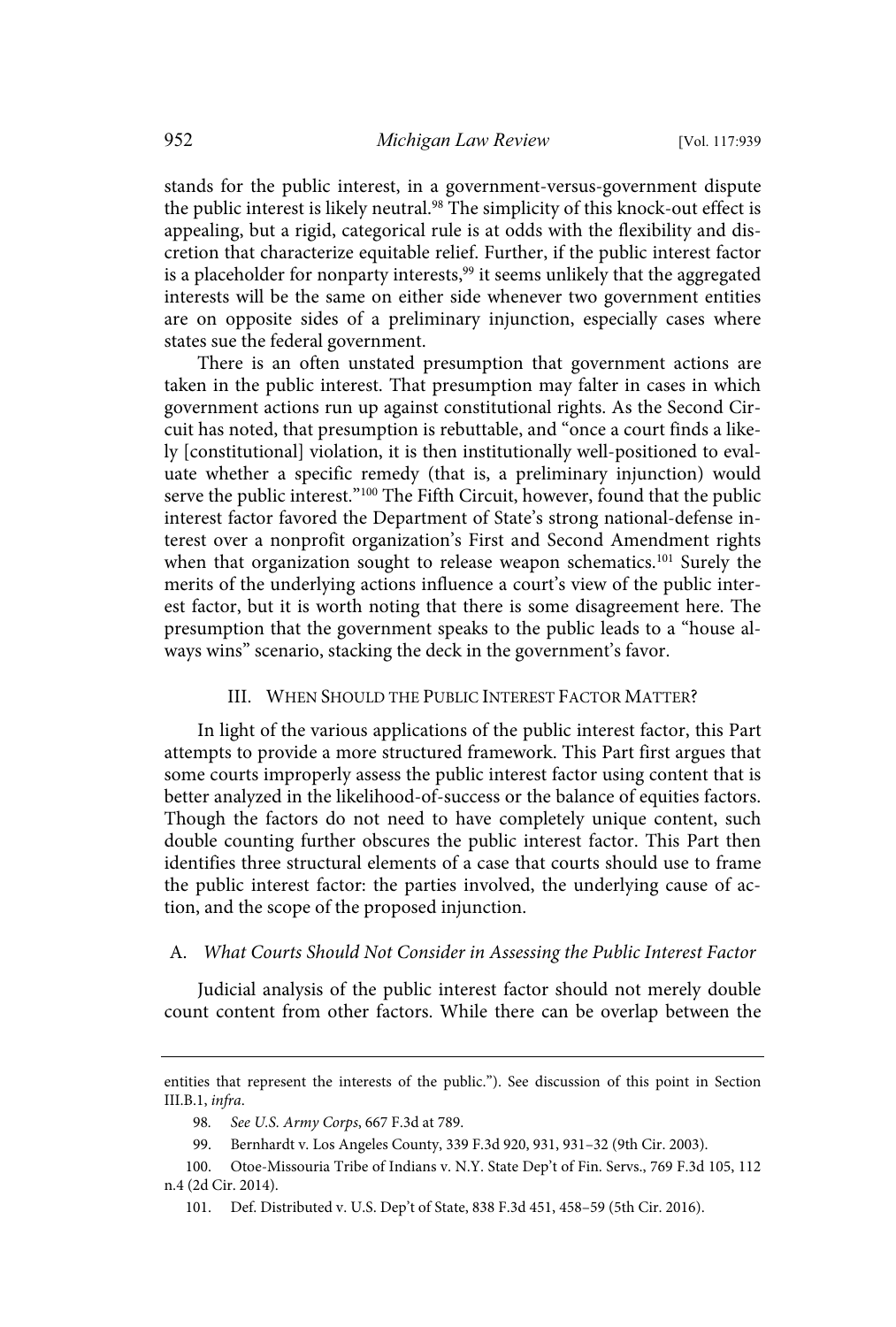public interest and other Winter factors,<sup>102</sup> the public interest factor should be analytically distinct from the other three. It should not be conflated with the merits of the case or the balance of equities between parties.

A specific type of double counting occurs when courts improperly conflate the public interest factor with a general preference for lawfulness. This tendency occurs when courts equate "upholding the law" with a general furtherance of public interest.<sup>103</sup> This double counting was rejected by the Third Circuit in Continental Group, Inc. v. Amoco Chemicals Corp., a case in which a bottle manufacturer sued a former employee because it feared that the disgruntled employee would breach a nondisclosure agreement.<sup>104</sup> In granting the plaintiff's motion for a preliminary injunction, the district court noted that "[t]he public interest warrants protection against the loss of the [plaintiff's intellectual] property."<sup>105</sup> The Third Circuit disagreed; it rejected this formulation as "not sufficiently specific" and "axiomatic."<sup>106</sup> The court noted that "[i]f the interest in the enforcement of contractual obligations were the equivalent of the public interest factor . . . it would be no more than a makeweight for the court's consideration of the moving party's probability of eventual success."<sup>107</sup> Merely stating that the law is on the moving party's side should not impact the analysis of the public interest factor, as that determination is properly assessed under the merits factor.

Further, when analyzing the public interest factor, courts should primarily consider the ramifications of an injunction on nonparties—not on the parties themselves.<sup>108</sup> To include the harm to the parties themselves would blur the distinction between the public interest factor and the balance-ofequities factor. The Winter court used language that obscured this distinction, describing the third factor as the "balance of equities,"<sup>109</sup> rather than using the "balance of hardships between the plaintiff and defendant"<sup>110</sup> language used in other cases. The latter formulation more clearly explains that the third Winter factor weighs the relief to the plaintiff against the burden on the defendant. When the government is a party to the litigation the factors

Consider that a plaintiff very likely to succeed on the merits of her constitutional claim against the government likely has the public interest on her side as well.

<sup>103</sup> . See Pashby v. Delia, 709 F.3d 307, 329–31 (4th Cir. 2013); Cont'l Grp., Inc. v. Amoco Chems. Corp., 614 F.2d 351, 357–58 (3d Cir. 1980).

<sup>104. 614</sup> F.2d at 353–55.

<sup>105.</sup> Amoco Chems. Corp., 614 F.2d at 357 (quoting the district court judge).

<sup>106.</sup> *Id.* at 357-58.

<sup>107.</sup> *Id.* at 358.

<sup>108.</sup> See, e.g., Sw. Voter Registration Educ. Project v. Shelley, 344 F.3d 882, 907 (9th Cir. 2003) ("[T]he public interest analysis in preliminary injunction cases is focused on the impact on non-parties rather than parties.").

<sup>109.</sup> Winter v. Nat. Res. Def. Council, Inc., 555 U.S. 7, 20 (2008).

<sup>110.</sup> See, e.g., eBay Inc. v. MercExchange, L.L.C., 547 U.S. 388, 391 (2006); see also WRIGHT ET AL., *supra* note 6, § 2948, at 124 ("[T]he state of the balance between this harm and the injury that granting the injunction would inflict on defendant.").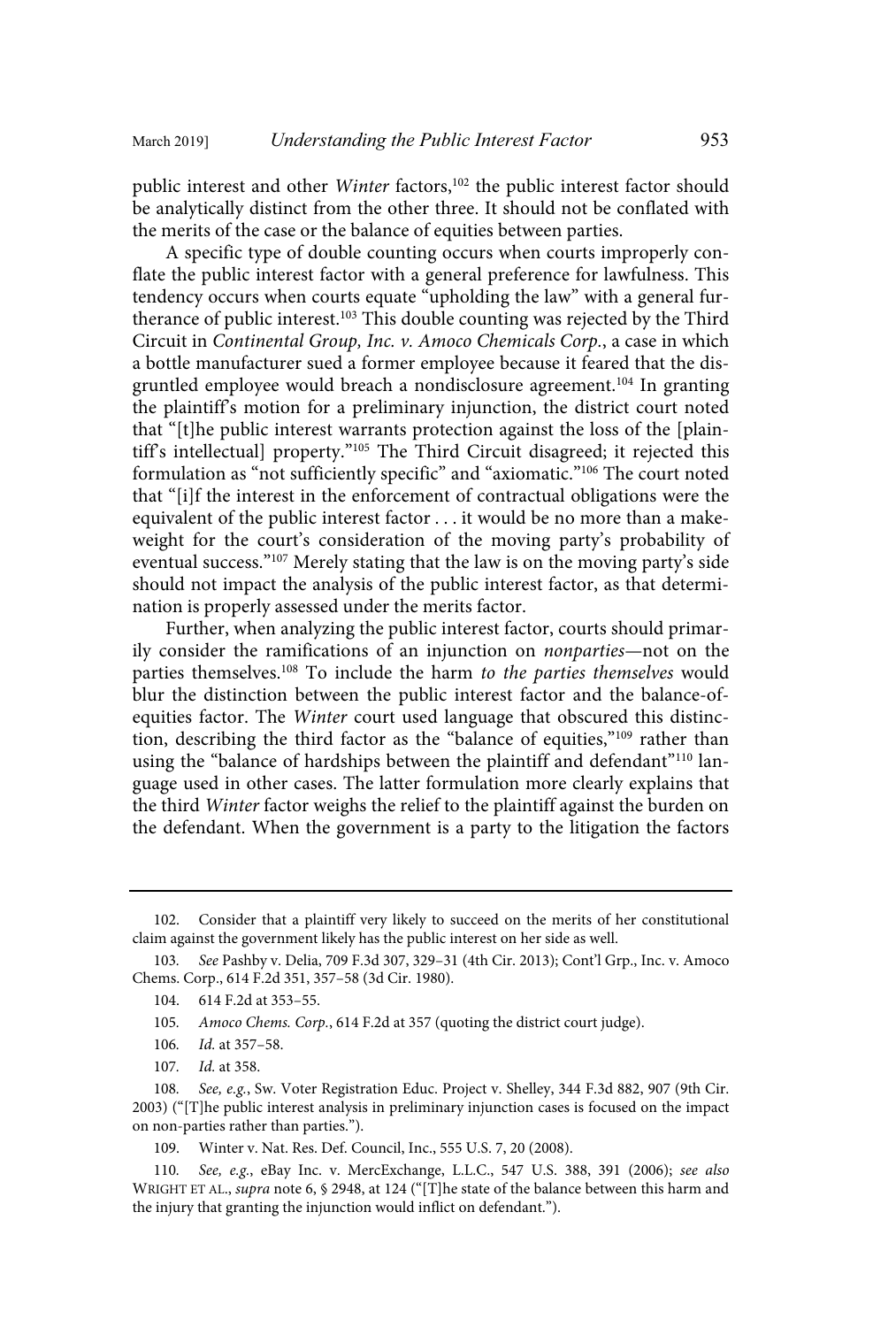may merge,<sup>111</sup> but allowing the factors to merge is not the default approach to analyzing these two factors.

#### B. What Courts Should Consider in Assessing the Public Interest Factor

First, when determining the weight of the public interest factor, courts primarily consider the nonparties that would be directly affected by the injunction. The public interest factor is likely to be more influential when the government is a party to the litigation and less influential when the litigation is between two private parties. In addition, courts should consider the basis of the plaintiff's cause of action in weighing the public interest factor. Relative to other types of claims, constitutional challenges suggest that the public interest factor will have a relatively heavy weight in the preliminary injunction analysis. Finally, the scope of the requested injunction necessarily drives the public interest weight, with broader injunctions requiring a more careful consideration of public interest consequences.

#### 1. Parties and Directly Affected Nonparties

Although the *harm* to the parties is correctly assessed under the balanceof-equities factor, courts should nonetheless use the identity of the parties as a preliminary indicator of the strength of the public interest factor. Three rules emerge from case law on the types of parties that shape public interest analysis. First, when the government is a party to the suit, the public interest factor is likely to have a large impact on the preliminary injunction test. Second, in private disputes between individual plaintiffs, courts are less likely to engage in rigorous public interest analysis. This second rule is mitigated by the third rule: when a nonparty—especially many nonparty individuals—will be affected by the preliminary injunction, the public interest factor is more likely to be determinative.

The public interest factor is clearly implicated when the government is a party to a case, particularly the federal government. This is true whether the government seeks the preliminary injunction or opposes it, though this rule should not apply when the government is involved in litigation as a market participant or in a nongovernmental role.<sup>112</sup> The rule applies whether the executive or legislative branch is involved, as the Supreme Court has noted that

<sup>111.</sup> See Nken v. Holder, 556 U.S. 418, 435 (2009). Alternatively, in cases in which the government is a party, courts may consider the balance of equities as involving only the "administrative and financial impact of the preliminary injunction" on the government, treating the government "in terms of its role as a litigant." Lopez v. Heckler, 713 F.2d 1432, 1437 (9th Cir. 1983).

<sup>112.</sup> That is, this rule should not apply when a government unit appears in a case in the same role any normal citizen could (e.g., a buyer of pencils from an office supply store). Although not couched in language of the public interest factor, the Second Circuit has required a stricter showing when private citizens challenge government action taken in the public interest (implying that government action taken in a role akin to a private citizen would not require a stronger showing). Jolly v. Coughlin, 76 F.3d 468, 473 (2d Cir. 1996).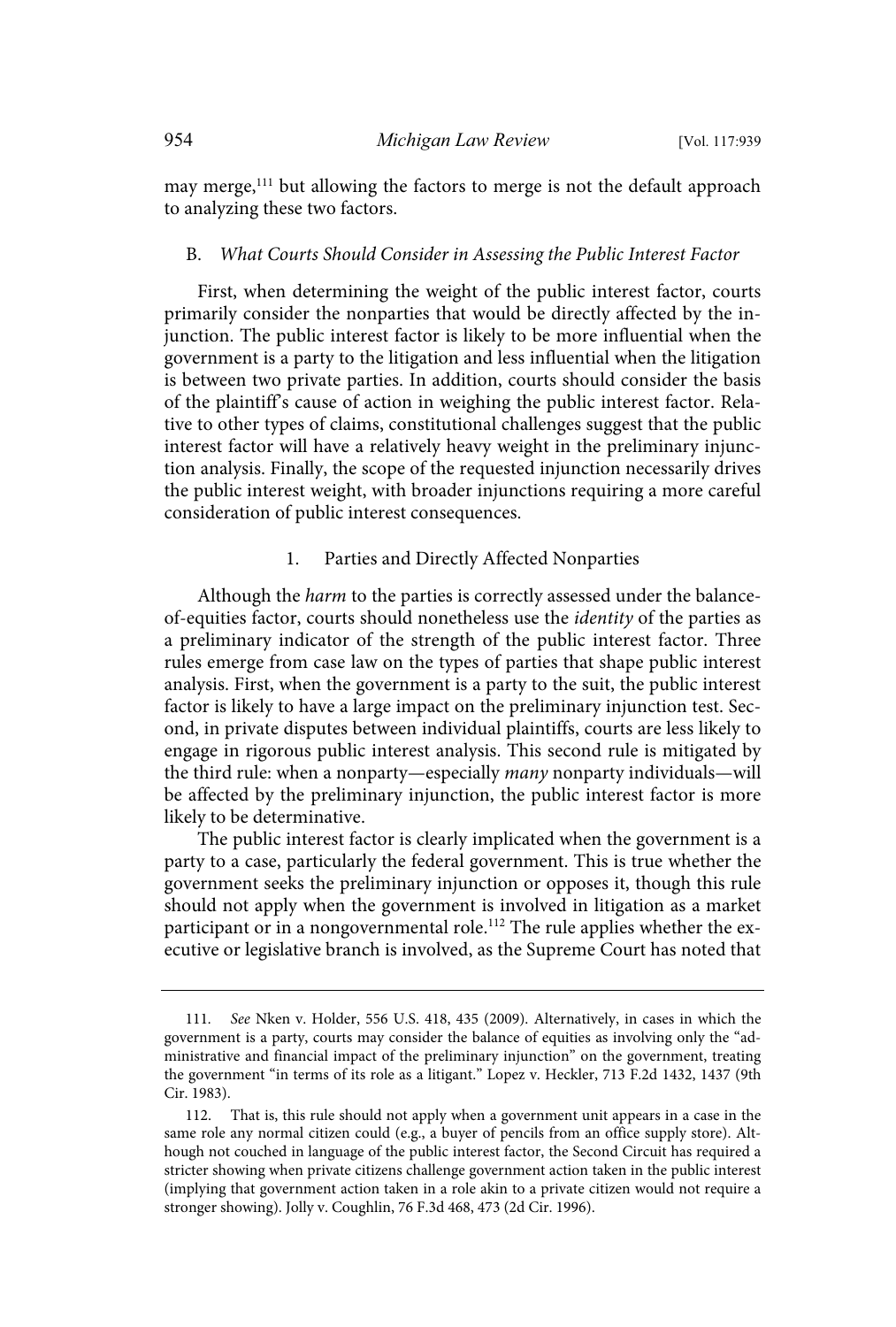"[v]indicating the public interest . . . is the function of [both] Congress and the Chief Executive."113

These considerations attach to all types of government entities, whether federal, state, or local. Cases involving the federal government will often raise larger public interest concerns, though, given that a higher number of individuals will be affected. When states and the federal government appear on opposite sides of a motion, however, courts should not assume that the presence of two government entities renders the public interest factor neutral.<sup>114</sup> Instead, courts should acknowledge the presence of potentially competing public interest considerations and, in the equitable tradition of injunctive relief, exercise discretion in assessing which way the public interest factor leans.

In related case law on stays pending appeal, the Supreme Court has noted that "harm to the opposing party and weighing the public interest . . . merge when the Government is the opposing party."<sup>115</sup> That assessment is imprecise. First, the government does not always speak for the public interest, particularly where minority rights are concerned.<sup>116</sup> Second, administrative or litigation costs associated with granting injunctive relief should be considered under the balance-of-equities factor, creating a separate (albeit minor) set of considerations for these two factors.<sup>117</sup>

The public interest factor is less significant in purely private suits between individual parties, though a satisfactory definition of "purely private suits" may be elusive. Professor William Rubenstein has proposed a privateto-public spectrum, noting that "[t]here are not just two pure forms—the private attorney on the one hand and the government attorney on the other—but rather an array of mixes of the public and the private."<sup>118</sup> Such a spectrum is a useful concept for courts in considering the relative strength of the public interest factor in each case. A straightforward example of a "purely private" case is a contract dispute between two individuals without farreaching social implications.<sup>119</sup> In Bender, for example, the D.C. District Court considered a share-purchasing dispute between a bank and one of its shareholders.<sup>120</sup> In scoping out the public interest implications, the court mused that "[o]ne can assume that the long-term public interest is in a fi-

117. See supra note 111 and accompanying text.

<sup>113.</sup> Lujan v. Defs. of Wildlife, 504 U.S. 555, 576 (1992).

<sup>114</sup> . But see Michigan v. U.S. Army Corps of Eng'rs, 667 F.3d 765, 789 (7th Cir. 2011).

<sup>115.</sup> Nken, 556 U.S. at 435.

<sup>116.</sup> See, e.g., Brown v. Bd. of Educ., 347 U.S. 483, 493-94 (1954); Korematsu v. United States, 323 U.S. 214 (1944).

<sup>118.</sup> William B. Rubenstein, On What a "Private Attorney General" Is-And Why It Matters, 57 VAND. L. REV. 2129, 2132 (2004).

<sup>119</sup> . See Cont'l Grp., Inc. v. Amoco Chems. Corp., 614 F.2d 351, 358 (3d Cir. 1980); Indep. Fed. Sav. Bank v. Bender, 326 F. Supp. 2d 36, 49 (D.D.C. 2004). But see Shelley v. Kraemer, 334 U.S. 1, 20 (1948) (barring judicial enforcement of racially based contract clauses).

<sup>120.</sup> *Bender*, 326 F. Supp. 2d at 39.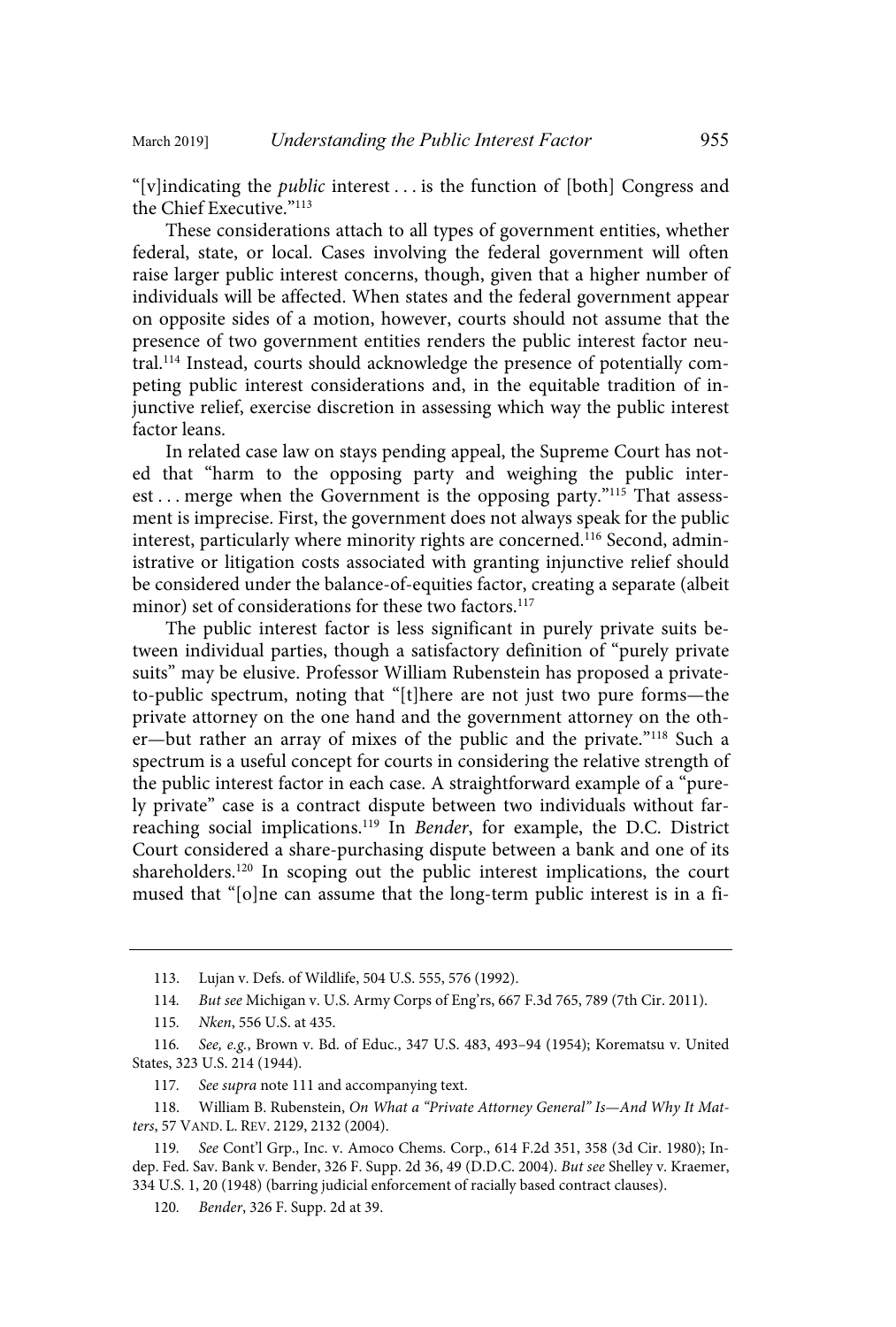nancially healthy and stable Bank."<sup>121</sup> That assumption is likely valid. But it is unlikely to determine the outcome of a motion for a preliminary injunction.<sup>122</sup>

A third party in a purely private contract dispute has relatively small stakes, such as precedential value of case law and shoring up the rule of law. On the other hand, many third parties might have serious concerns about the disposition of government-party cases described above. But there is a rich area between these two extremes. For example, in putative productliability class actions, courts have recognized a public interest benefit in protecting absent class members from misinformation.<sup>123</sup> While courts should be mindful of the broader implications of their injunctions, in many purely private cases they should apply this private-party rule to minimize the importance of the public interest factor.

Courts should also identify the presence of nonparties likely to be directly affected by the outcome of a preliminary injunction motion. That is, thousands of people might stand in the shadow of a lawsuit that initially appears to be purely private. Consider Mississippi Power & Light Co. v. United Gas Pipe Line Co., in which Mississippi Power sued its natural gas provider over a pricing dispute.<sup>124</sup> Mississippi Power moved for a preliminary injunction to prevent the disputed practice.<sup>125</sup> Under the private party rule, the case appears to involve the type of contract dispute that is unlikely to have a weighty public interest factor.<sup>126</sup> But the public interest analysis requires that courts look beyond the parties to directly affected nonparties.<sup>127</sup> Mississippi Power supplied power to thousands of Mississippi residents who bore the brunt of overcharging by the defendant.<sup>128</sup> Because "the public" would bear the brunt of these overcharges, the court correctly assessed that the public interest factor favored granting the plaintiff's preliminary injunction.<sup>129</sup>

#### 2. Underlying Cause of Action

Like the parties to a suit, the underlying cause of action also provides structural guidance for courts addressing the public interest factor. For example, the public interest factor is given large weight in constitutional chal-

<sup>121.</sup> *Id.* at 49.

<sup>122.</sup> Id. Especially considering that the court was unable to determine whether the bank (and its shareholders) would be better served by the plaintiff or the defendant winning the case. Id.

<sup>123.</sup> In re Imprelis Herbicide Mktg. Sales Practices & Prods. Liab. Litig., No. 11-625-SLR, 2011 WL 4735758, \*3 (D. Del. Oct. 5, 2011).

<sup>124. 760</sup> F.2d 618, 619 (5th Cir. 1985).

<sup>125.</sup> Miss. Power & Light, 760 F.2d at 619–20.

<sup>126.</sup> See id. at 625 ("[A]n issue of the propriety of considering harm to the public when the injunctive relief sought concerns a private contract.").

<sup>127.</sup> *Id.* at 625-26.

<sup>128.</sup> *Id.* at 623-24.

<sup>129.</sup> *Id.* at 625-26.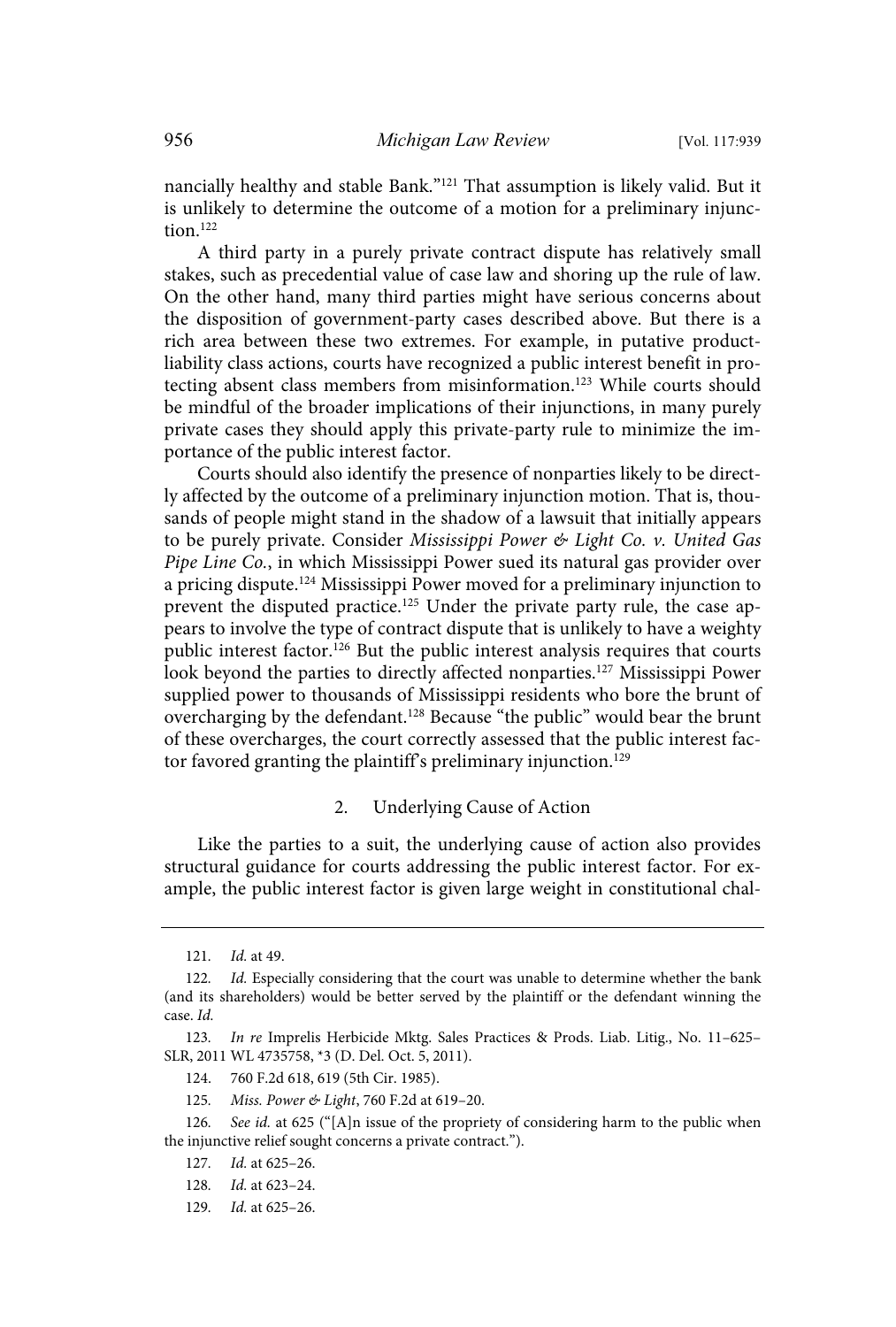lenges to government action.<sup>130</sup> Unless a statute clearly contravenes a constitutional mandate, legislation provides valid and discernable indicia of public interest factors.<sup>131</sup> These are effected through legislative findings, damageamplifying and fee-shifting schemes, and laws prohibiting or requiring injunctive relief, among other methods.<sup>132</sup> Considering the cause of action thus provides courts with guidelines for weighing public interest analysis.

Constitutional challenges to government action implicate serious public interest concerns. Numerous lower courts have recognized that the public interest is not served by the enforcement of unconstitutional laws.<sup>133</sup> The treatment of constitutional challenges to government action is distinct from nonconstitutional challenges to individual action and confirms the special public interest weight attached to constitutional claims. Unconstitutional government actions are an affront to the public interest and provide an imperative in favor of granting a preliminary injunction.<sup>134</sup> This analytical move is an exception to the rule against double counting of the merits factor and is driven by the interrelatedness of the merits and public interest factors.<sup>135</sup> The strength of the public interest factor rises and falls with the valid-

132. See, e.g., 15 U.S.C. § 15 (2012) (awarding triple damages to plaintiffs in antitrust suits under the Clayton Act); 29 U.S.C. § 216 (2012) (granting attorney's fees to prevailing parties in certain disputes under the Fair Labor Standards Act); see also Margaret H. Lemos, Special Incentives to Sue, 95 MINN. L. REV. 782 (2011) (analyzing the effectiveness of federal mechanisms that seek to "encourage or discourage suit, or that make it more or less likely that plaintiffs will prevail").

133. See, e.g., ACLU v. Alvarez, 679 F.3d 583, 590 (7th Cir. 2012) ("[T]he public interest is not harmed by preliminarily enjoining the enforcement of a statute that is probably unconstitutional."); Am. Freedom Def. Initiative v. Se. Pa. Transp. Auth., 92 F. Supp. 3d 314, 330 (E.D. Pa. 2015) (asserting that the government "cannot properly claim a legitimate interest in enforcing an unconstitutional law"); Planned Parenthood Minn., N.D., S.D. v. Daugaard, 799 F. Supp. 2d 1048, 1077 (D.S.D. 2011) (finding that the public interest in enforcing state laws is secondary to the public interest in protecting constitutional rights and "ensuring the supremacy of the United States Constitution").

134. See G & V Lounge, Inc. v. Mich. Liquor Control Comm'n, 23 F.3d 1071, 1079 (6th Cir. 1994) ("[I]t is always in the public interest to prevent the violation of a party's constitutional rights.").

135. This Note is concerned with identifying what features of a case make the public interest factor more (or less) likely to determine the outcome of a motion for a preliminary injunction, irrespective of whether the factor favors the moving or nonmoving party. But an analysis of when the public interest factor favors the moving party here might note that government action often enjoys a rebuttable presumption of being in the public interest but that constitutional challenges are quick end to that presumption. See, e.g., Otoe-Missouria Tribe of Indians v. N.Y. State Dep't of Fin. Servs., 769 F.3d 105, 112 n.4 (2d Cir. 2014).

<sup>130.</sup> See ACLU v. Reno, No. CIV. A. 98-5591, 1998 WL 813423, at \*4 (E.D. Pa. Nov. 23, 1998).

<sup>131.</sup> See, e.g., 5 U.S.C. § 7101(a)(1) (2012) ("[S]tatutory protection of the right of employees to organize, bargain collectively, and participate through labor organizations . . . safeguards the public interest.").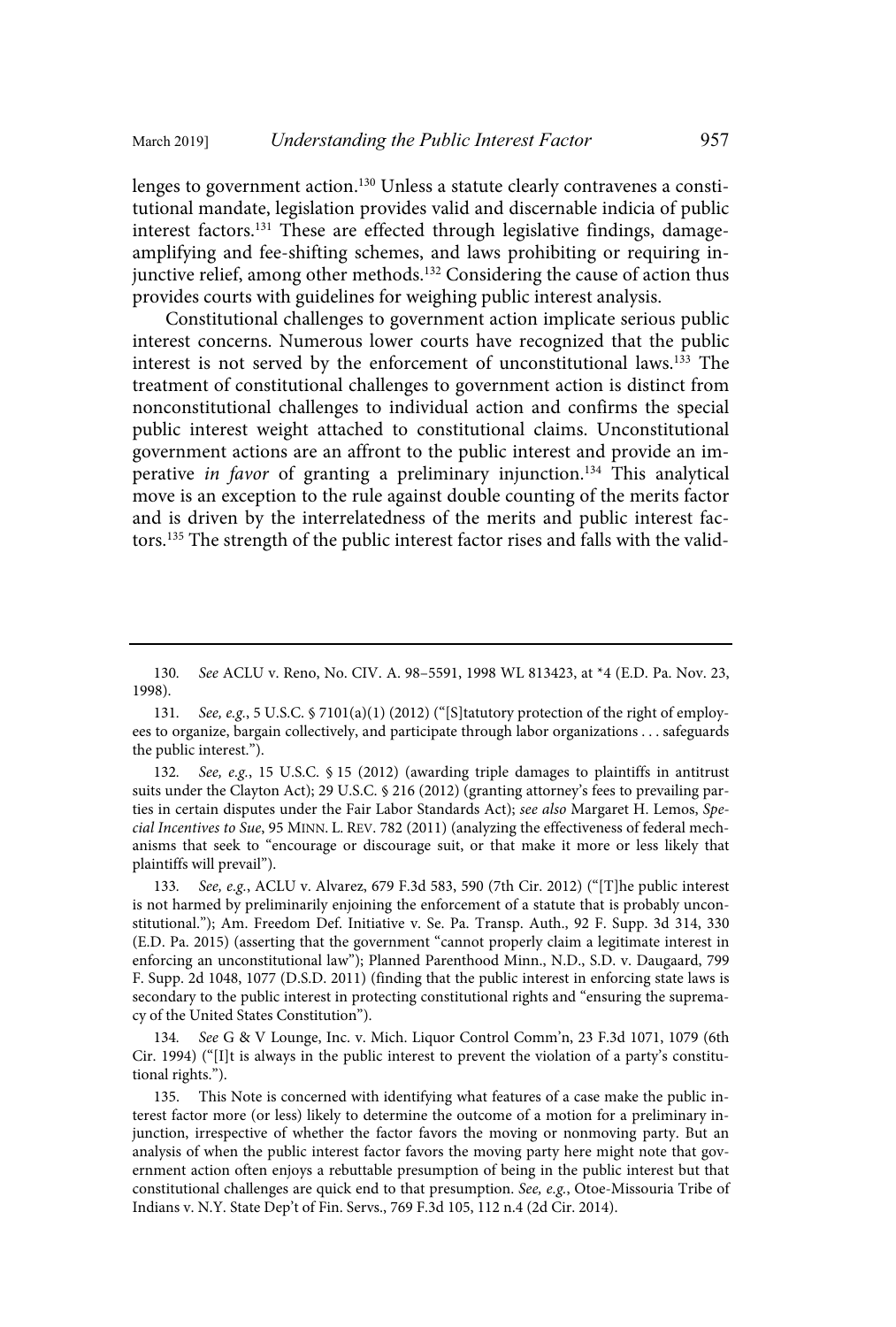ity of the underlying challenge.<sup>136</sup> Thus, when looking to the underlying cause of action to determine the strength of the public interest factor, courts should always begin by assessing constitutional questions. This is because constitutional challenges to legislation can supersede the otherwise-valid public interest aims articulated in legislation.<sup>137</sup>

When a plaintiff's cause of action originates from a piece of legislation, courts should use that legislation to give weight to the public interest factor. In the most straightforward cases, some regulatory regimes clearly author $ize^{138}$  or prohibit<sup>139</sup> the use of injunctive relief, embodying clear and binding public interest directives that determine the outcome of any preliminary injunction analysis. Other statutes may declare legislative findings of public interest outright, providing courts an easy starting point in determining the weight of the public interest factor.<sup>140</sup> "The public interest also may be declared in the form of a statute. A federal statute prohibiting the threatened acts that are the subject matter of the litigation has been considered a strong factor in favor of granting a preliminary injunction."<sup>141</sup> Finally, some statutes create litigation incentives, such as fee shifting or treble damages, that indicate broad public interest concerns.<sup>142</sup> When such statutory schemes are at issue the public interest factor is likely to have greater weight.

Cases involving executive and agency action are likely to create weighty public interest concerns. Advising deference to executive action in the name of the public interest, Justice Scalia wrote, "We have in our state and federal systems a specific entity charged with responsibility for initiative action to guard the public safety. It is called the Executive Branch."<sup>143</sup> But the public interest weight given to executive action in preliminary injunction cases is constrained by, and weaker than, constitutional and legislative interests. In Reynolds v. Giuliani, for example, the plaintiffs alleged that the New York

140. See, e.g., National Environmental Policy Act of 1969, 42 U.S.C. § 4321 (declaring a national policy in favor of limiting environmental damage).

141. WRIGHT ET AL., supra note 6, at § 2948.4. Notably, the cases cited in support of this proposition involve broad pieces of legislation (e.g., national forest preservation, Medicaid programs and access, and false advertising protections) that are likely to satisfy the strong public interest factor based on the parties involved (or impacted) in Section III.B, supra.

142. Blackwelder Furniture Co. of Statesville, Inc. v. Seilig Mfg. Co., 550 F.2d 189, 197 (4th Cir. 1977), abrogated on other grounds by Real Truth About Obama, Inc. v. FEC, 575 F.3d 342 (4th Cir. 2009) (noting that the antitrust statutes, permitting treble damages and injunctive relief, demonstrated clear public policy goals).

143. Schenck v. Pro-Choice Network of W.N.Y., 519 U.S. 357, 393 (1997) (Scalia, J., concurring in part and dissenting in part).

<sup>136.</sup> See Premium Tobacco Stores, Inc. v. Fisher, 51 F. Supp. 2d 1099, 1108-09 (D. Colo. 1999) (finding that the public interest factor favored upholding a challenged state statute because the plaintiff's constitutional challenges were meritless).

<sup>137.</sup> See supra note 133.

<sup>138. 42</sup> U.S.C. § 12188(a)(1) (2012) (limiting plaintiffs pursuing claims under the Americans with Disabilities Act to injunctive relief).

<sup>139. 26</sup> U.S.C. § 7421(a) (2012) (prohibiting suits seeking injunctive relief "restraining the assessment or collection of any tax").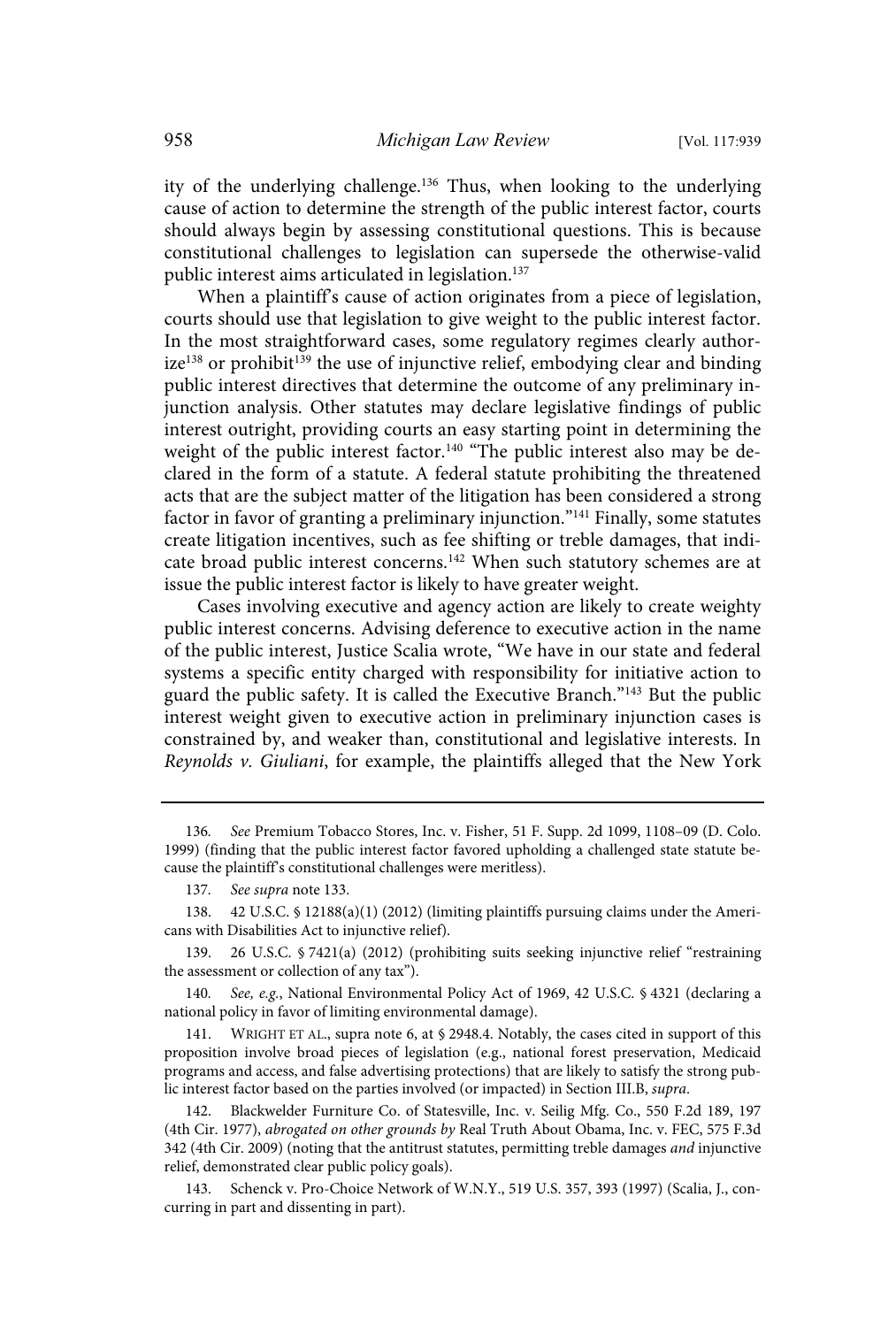City government was impermissibly denying them access to federal Medicaid benefits.<sup>144</sup> The court highlighted that the challenged actions by N.Y.C. officials did not bear the same public interest gloss as the underlying legislative actions would.<sup>145</sup> This lighter public interest weight in executive contexts makes sense, especially when executive action contravenes express or implied public interest proclamations by the legislature. In a case challenging the action of California state officials regarding access to disability benefits, the Ninth Circuit upheld this view, noting, "We are not bound by the government's litigation posture. Rather we make an independent judgment as to the public interest."<sup>146</sup>

Finally, a legitimate public interest factor is implicated when courts consider preliminary injunctions that might interfere with previously entered injunctions of other courts. Though such interference might be avoided through judicial molding, courts should "avoid issuing conflicting orders" because of the public interest concerns that are implicated if a party is bound by contradictory orders.<sup>147</sup>

#### 3. Scope of Requested Injunctive Relief

The scope of the injunction is the final structural element in this analysis and implicates the strength of the public interest factor. This element is unlike the first two because courts can use their discretion to mold the scope of a preliminary injunction, $148$  allowing them to manipulate public interest ramifications of an injunction. Broad injunctions create more public interest concerns than narrow ones and create a wider set of affected nonparties.<sup>149</sup>

District courts can and should use their equitable discretion to tailor the scope of a preliminary injunction. Indeed, courts already evaluate the scope of a preliminary injunction in deciding whether to grant it.<sup>150</sup> In cases in which plaintiffs seek to enjoin the defendant's behavior with respect to nonparties, and the interests of those nonparties are not clear or may even be harmed, a court would be wise to limit the injunction to the parties before it. In other cases, for example ones involving unconstitutional behavior by the

148. WRIGHT ET AL., supra note 6, § 2947, at 115.

<sup>144.</sup> 35 F. Supp. 2d 331, 333 (S.D.N.Y. 1999).

<sup>145.</sup> See Reynolds, 35 F. Supp. 2d at 338 (clarifying that "a distinction may be drawn between injunctions directly challenging the enforcement of a statute or regulation from those only seeking the government's compliance with them").

<sup>146.</sup> Lopez v. Heckler, 713 F.2d 1432, 1437 (9th Cir. 1983).

<sup>147.</sup> Feller v. Brock, 802 F.2d 722, 728 (4th Cir. 1986).

<sup>149.</sup> See, e.g., Certified Restoration Dry Cleaning Network L.L.C. v. Tenke Corp., 511 F.3d 535, 551 (6th Cir. 2007); U.S. Bank Nat. Ass'n v. Friedrichs, 924 F. Supp. 2d 1179, 1186 (S.D. Cal. 2013) ("Since the injunction is narrow and limited in scope, the Court finds that the public interest is a neutral factor.").

<sup>150.</sup> See, e.g., A.H.R. v. Wash. State Health Care Auth., NO. C15-5701JLR, 2016 WL 98513, at \*18–19 (W.D. Wash. Jan. 7, 2016); Pac. Radiation Oncology, LLC v. Queen's Med. Ctr., 861 F. Supp. 2d 1170, 1193–94 (D. Haw. 2012).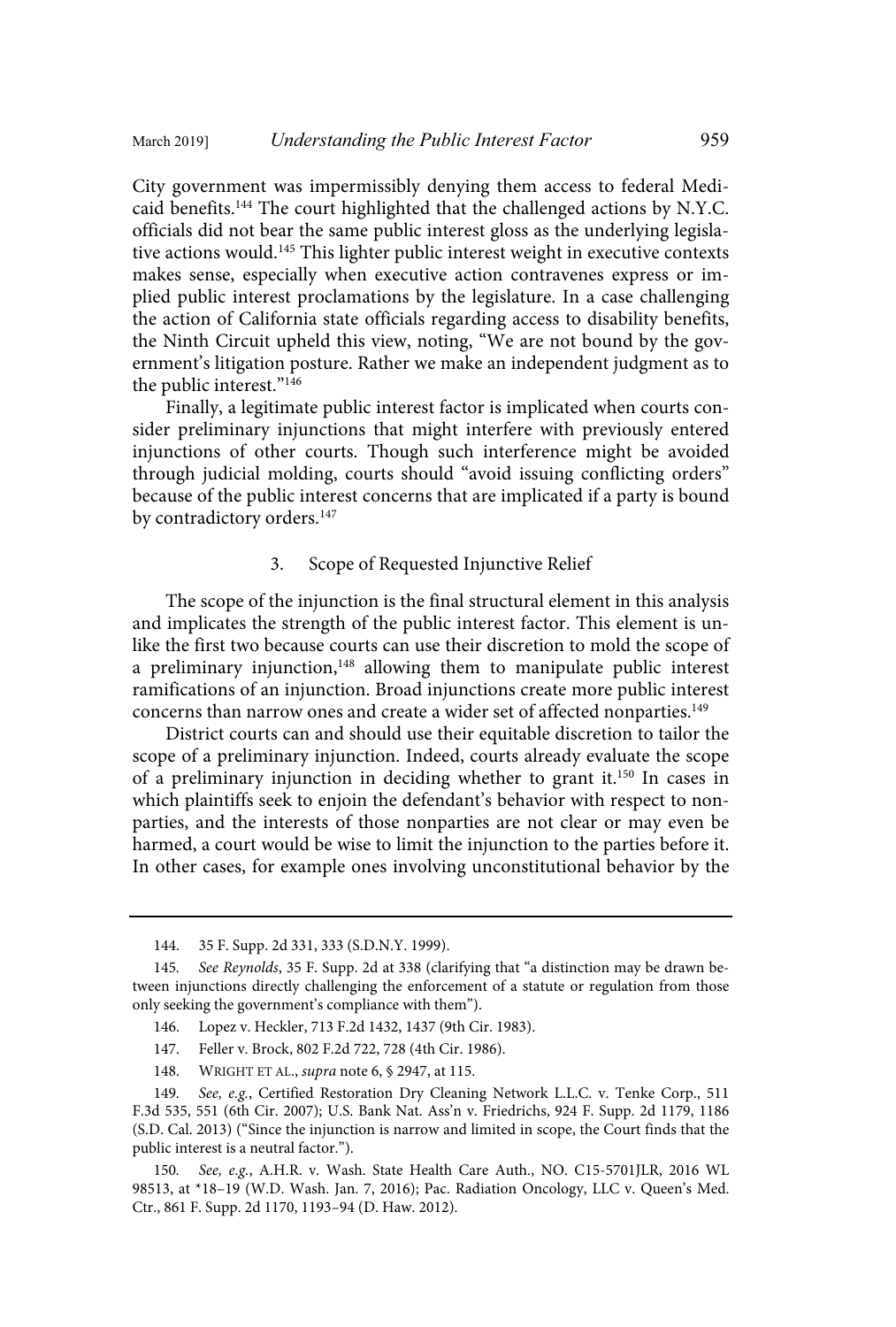government, the public interest may lie in one broad injunction curtailing the unconstitutional action.<sup>151</sup>

Cases involving the broadest injunctive relief—nationwide injunctions are increasingly controversial. Professor Samuel Bray has argued that courts should refrain from issuing "national injunctions" against the federal government because they encourage "forum shopping, worse decision making, [and] a risk of conflicting injunctions."<sup>152</sup> After surveying several legal doctrines that are at odds with broad, nationwide injunctions,<sup>153</sup> Bray concludes that "there is no room for the national injunction" in the U.S. legal system.<sup>154</sup> But preliminary injunctions have long concerned the public,<sup>155</sup> and the efficiency gains of final and singular resolution are surely often in the public interest.<sup>156</sup> As long as courts continue to deploy national injunctions, trial judges should use their discretion to tailor the scope of injunctions, weighing the factors Bray cites with other concerns, namely efficient resolution of conflicts.<sup>157</sup>

When ruling on a motion for a preliminary injunction, federal trial judges should consider the identity of the parties, the substantive cause of action, and the scope of injunctive relief. This structured approach is not in tension with the equitable origins of preliminary injunctions but instead provides a consistent, flexible paradigm for assessing the public interest factor. Standardizing the way courts analyze the public interest will clarify when the public interest truly favors an injunction and leave litigants better equipped to argue their cases. These guidelines leave plenty of room for judicial discretion; reasonable judges may very well disagree about the public in-

155. See supra Part I.

<sup>151.</sup> Such a determination is necessarily tied to the merits of the plaintiff's case. If the plaintiff is unlikely to prevail on the merits, and therefore there is likely no constitutional violation, the motion is unlikely to be granted in the first place but certainly should not be granted broadly. See City of Chicago v. Sessions, No. 17 C 5720, 2017 WL 4572208, at \*4–5 (N.D. Ill., Oct. 13, 2017) ("The rule of law is undermined where a court holds that the Attorney General is likely engaging in legally unauthorized conduct, but nevertheless allows that conduct in other jurisdictions across the country.").

<sup>152.</sup> Samuel L. Bray, Multiple Chancellors: Reforming the National Injunction, 131 HARV. L. REV. 417, 424 (2017). "National injunction" is a term of art, and several scholars prefer the term "universal injunction." Howard M. Wasserman, 'Nationwide' Injunctions Are Really 'Universal' Injunctions and They Are Never Appropriate, 22 LEWIS & CLARK L. REV. 335 (2018).

<sup>153.</sup> For example, the ability of a plaintiff to use contempt proceedings to enforce a judgment and the notion that district courts decisions do not create binding precedent for other district courts. Bray, supra note 152, at 464–65.

<sup>154.</sup> Id. at 482. This idea is finding support in the judiciary as well, with Justice Thomas recently writing a separate concurrence to declare, "I am skeptical that district courts have the authority to enter universal injunctions." Trump v. Hawaii, 138 S. Ct. 2392, 2425 (2018) (Thomas, J., concurring).

<sup>156.</sup> This is especially true in cases where inconsistent, narrow injunctions will be unadministrable. See Amanda Frost, In Defense of Nationwide Injunctions, 93 N.Y.U. L. REV. 1065 (2018).

<sup>157</sup> . See Jackson v. District of Columbia, 692 F. Supp. 2d 5, 8 (D.D.C. 2010) ("[T]he public interest is also served by allowing courts to adjudicate claims in an efficient manner.").